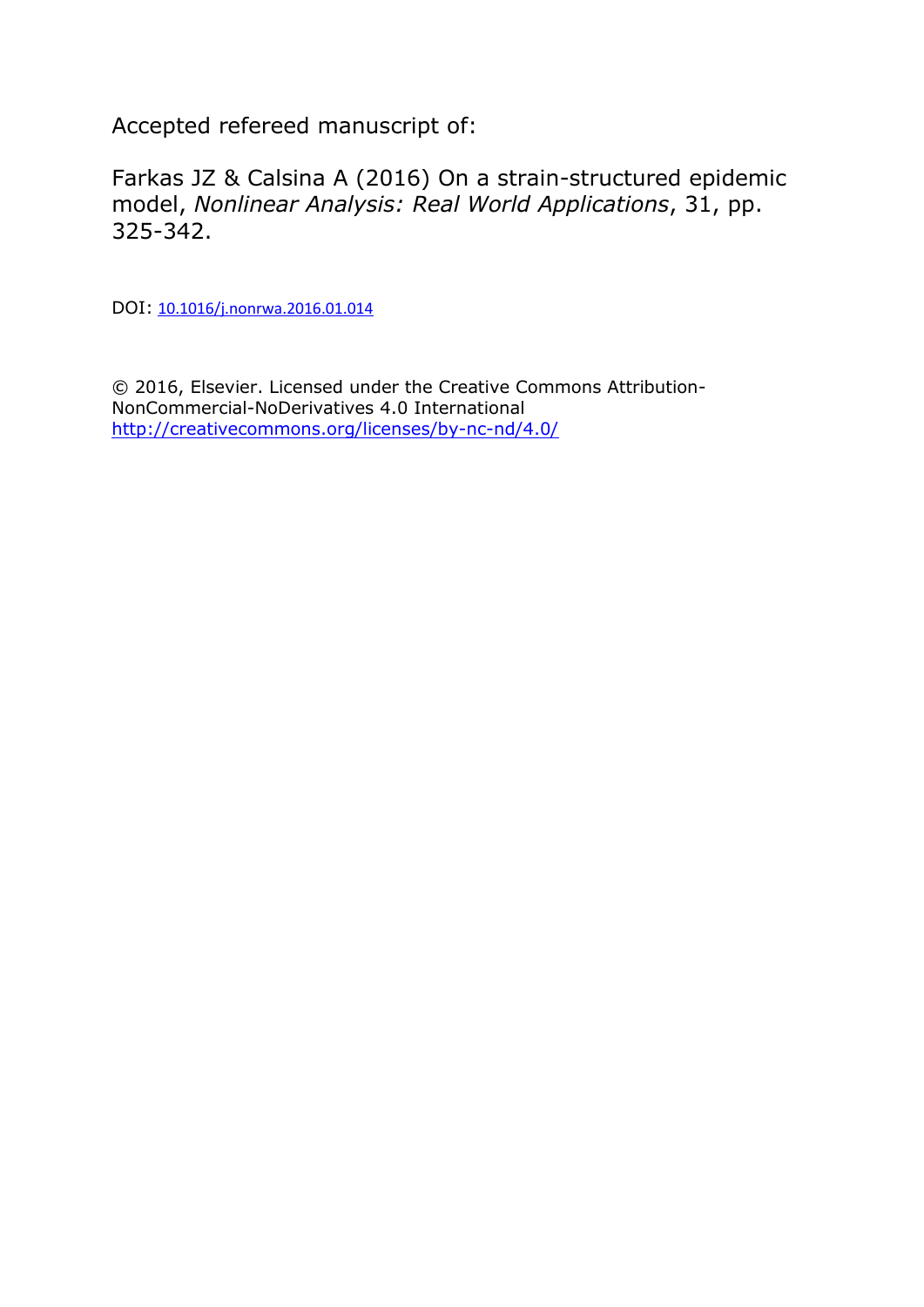# ON A STRAIN-STRUCTURED EPIDEMIC MODEL

## ÀNGEL CALSINA AND JÓZSEF Z. FARKAS

Abstract. We introduce and investigate an SIS-type model for the spread of an infectious disease, where the infected population is structured with respect to the different strain of the virus/bacteria they are carrying. Our aim is to capture the interesting scenario when individuals infected with different strains cause secondary (new) infections at different rates. Therefore, we consider a nonlinear infection process, which generalises the bilinear process arising from the classic mass-action assumption. Our main motivation is to study competition between different strains of a virus/bacteria. From the mathematical point of view, we are interested whether the nonlinear infection process leads to a well-posed model. We use a semilinear formulation to show global existence and positivity of solutions up to a critical value of the exponent in the nonlinearity. Furthermore, we establish the existence of the endemic steady state for particular classes of nonlinearities.

# 1. INTRODUCTION

Mathematical modelling of epidemiological processes, such as an influenza outbreak, frequently involves differential equations. There is a vast literature of ordinary differential equations used to model infection dynamics of various diseases, see e.g. [8]. In recent years the emphasis on modelling has drifted to take into account the complex network structure of susceptible and infected populations. The network structure can naturally account for changes in the infection dynamics, see e.g. the recent papers [13, 17, 18] and the references therein. In this context, and motivated by recent disease outbreaks, the effect of so called super-spreading individuals on the infection dynamics was analysed. We may say that super-spreaders are infected individuals that cause larger than average number of secondary infections. This phenomenon has been observed in various diseases, for example in case of SARS, see e.g. [21]. In the first instance it may be natural to assume that super-spreaders are individuals who, due to the complex network structure of the population, encounter more contacts with susceptible individuals on average. However, there are different possible causes why some individuals may transmit the infection with higher probability. For example, an individual may be a more suitable host (acting as an environment) for a particular strain of the virus/bacteria. Hence virus/bacterium replication dynamics will depend on the individual (host). As a result, individuals carrying significantly larger quantities of the virus/bacteria may become more infectious. Another, and perhaps more interesting

Date: January 28, 2016.

<sup>1991</sup> Mathematics Subject Classification.

Key words and phrases. Structured populations, epidemiology, super-spreaders, global existence, positive operators, steady states.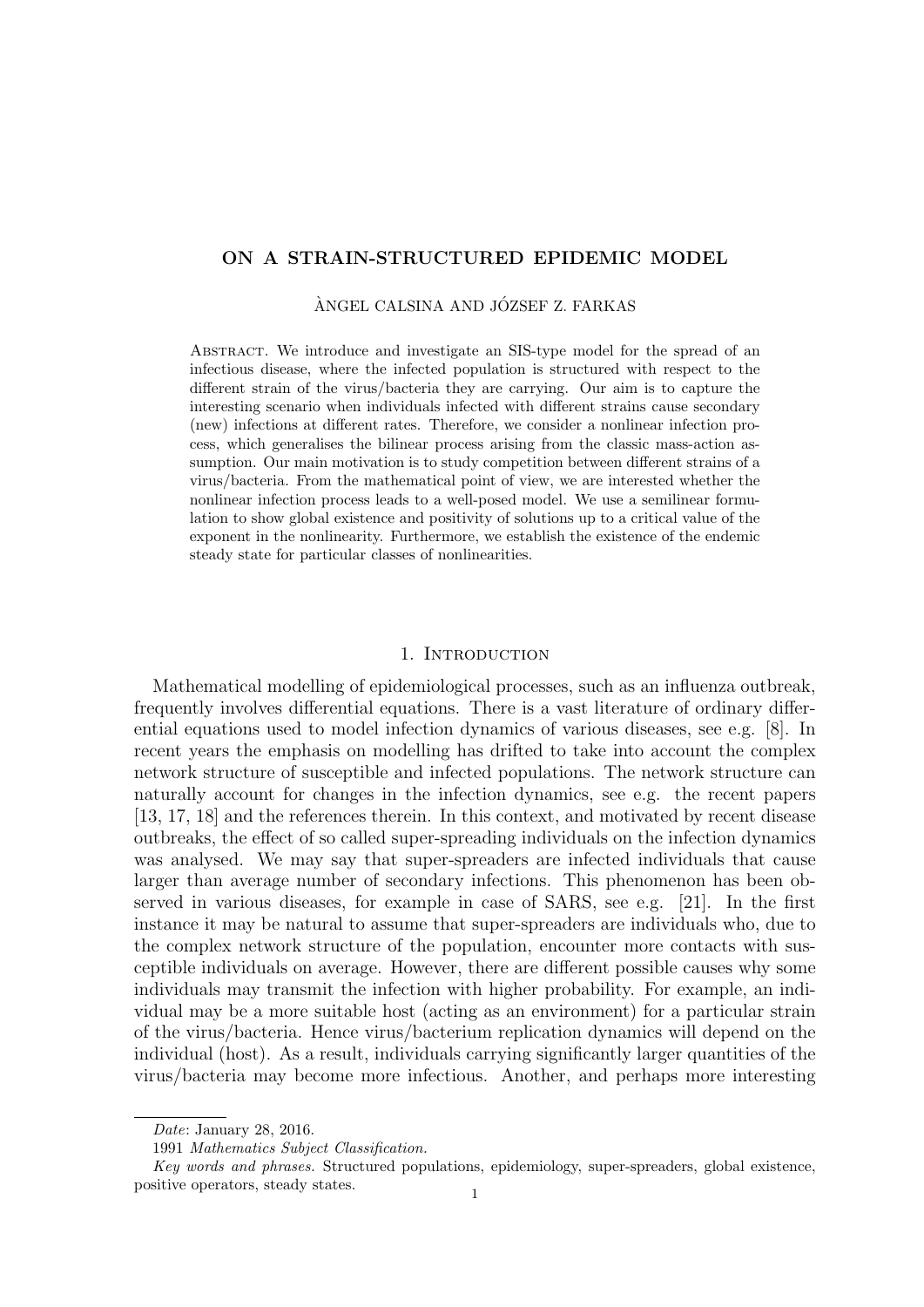### $\lambda$ . CALSINA AND JÓZSEF Z. FARKAS

scenario is when simply, due for example to (rapid) evolution, the virus/bacteria exhibit a large number of different genetic strains. Individuals carrying different strains may then cause significantly different number of secondary infections.

It has been also increasingly recognised that the modelling of infectious diseases may require structured models. It is often the case that individuals may need to be distinguished according to an inherent property. Several structured population models were formulated to model the infection dynamics of a disease, see for example [4, 9, 10]. In earlier models structuring of infected individuals was often based on infection-age, see e.g. [11]. More recently in [4, 10] structured models were considered with Wentzell (or Feller) boundary conditions. These boundary conditions provide an elegant way to formulate a structured SIS-type model, where the uninfected/susceptible individuals correspond to the boundary state. A very similar idea motivated the early paper [23]. Still, structured population models (formulated as partial differential equations) are employed less frequently than their unstructured counterparts. This is mainly because of the challenges arising in the analysis of those models.

Here we consider a fairly straightforward SIS-type model. We model a population which is infected with a virus/bacteria which has a large number of different strains. Hence we choose to model the type of strain by a continuous variable, see e.g. [20]. We assume that different strains may have different infective capabilities. That is, an infected individual with strain  $\gamma$  will cause a number of secondary infections depending on the value  $\gamma(y)$  of a function  $\gamma$ . Typically, one may assume that  $\gamma$  is a monotone increasing function, but from the mathematical point of view we do not have to impose such restriction. The classic mass-action assumption, which usually leads to a bilinear model is modified to take into account the highly nonlinear effect of super-spreaders on the dynamics. This, combined with structuring of the infected population, leads to an infinite dimensional nonlinearity in the (non-local) recruitment operator. Different nonlinear incidence rates were introduced and studied in the context of ordinary differential equation models already in the seminal papers [6, 7], and more recently for example in [19]. In [7] the bilinear incidence rate was modified to take into account saturation effects for new infections for large population sizes of the infected individuals. In the more recent paper [19] ordinary differential equations with very general nonlinear transmission terms were considered. The emphasis was on constructing Lyapunov functions for the models, and on numerical simulations.

Our model in principle allows to study competition between different strains of the virus/bacteria. For example, the question whether a particular strain could win the evolutionary race can be answered by establishing global existence of solutions (or the lack of it) of the partial differential equation. Blow-up at a single value of the structuring variable may be interpreted that a single strain of the bacteria/virus wins the evolutionary race. First we will establish global existence of solutions when  $\gamma$  is below a critical value. Then we will study the existence of positive steady states for different values of  $\gamma$ . In particular, we will establish the existence of endemic steady states for the bilinear and for the quadratic case. Our results closely resemble the corresponding results for the counterpart ordinary differential equation model.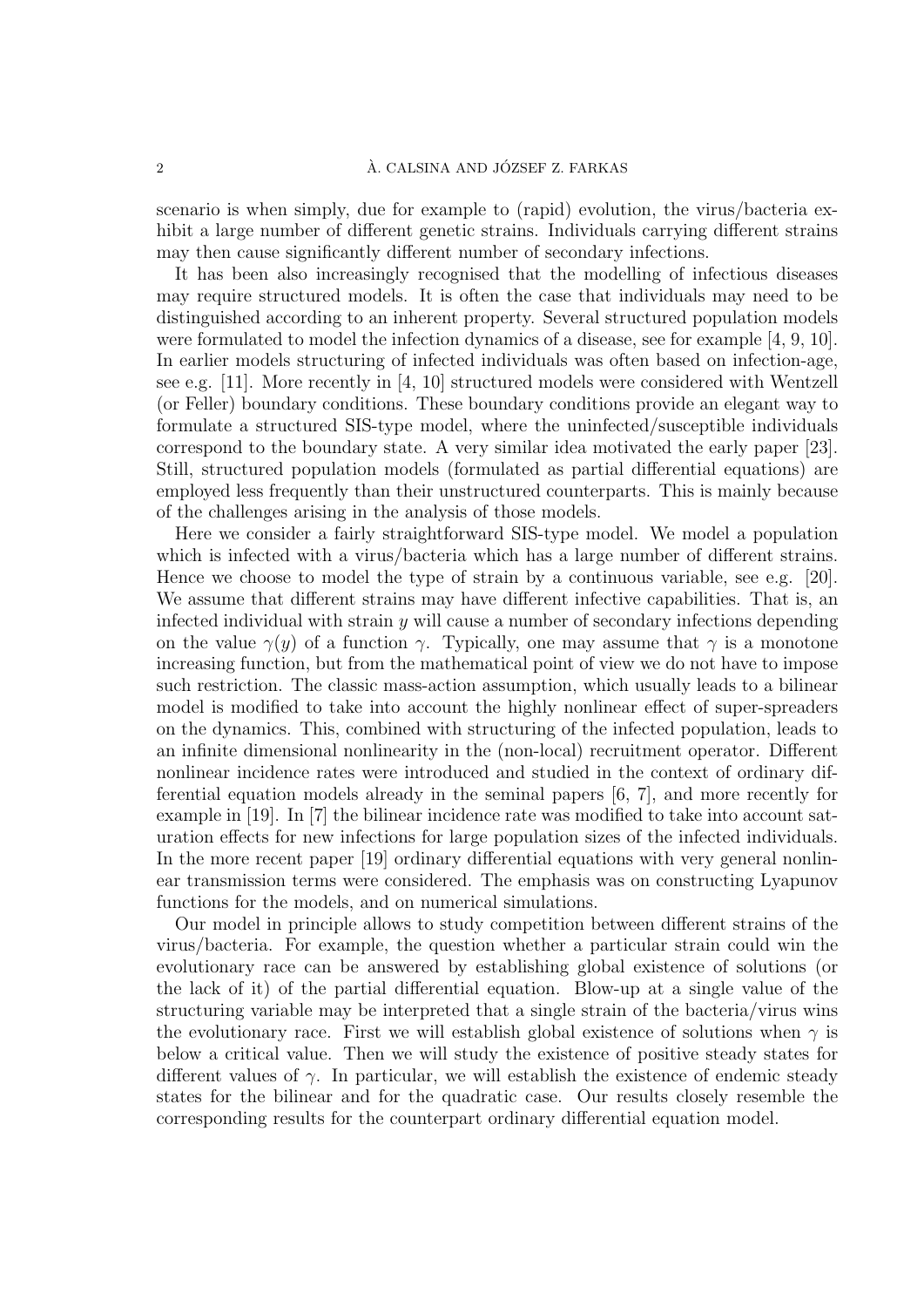#### 2. The model

We consider the fundamental scenario when individuals in the population are grouped into two classes: susceptible and infected, with the infected individuals structured according to the particular strain of the virus/bacteria they carry. The type of strain is denoted by the variable x. For simplicity we assume that x takes values from the interval  $[0, 1]$ . We denote by v the density of infected individuals, and by S the number of susceptible individuals. We consider the following model.

$$
v_t(x,t) - (d(x)v_x(x,t))_x = -\varrho(x)v(x,t) + S(t)\int_0^1 \beta(x,y)v(y,t)^{1+\gamma(y)} dy,
$$
  
\n
$$
S'(t) = \int_0^1 \varrho(x)v(x,t) dx - S(t)\int_0^1 \int_0^1 \beta(x,y)v(y,t)^{1+\gamma(y)} dy dx,
$$
  
\n
$$
v_x(0,t) = v_x(1,t) = 0, \quad v(x,0) = v_0(x), \quad S(0) = S_0.
$$
\n(2.1)

In the model above  $\rho$  denotes the recovery rate, that is the rate of return of infected individuals into the susceptible class. The integral term in the partial differential equation above describes the infection process. An infected individual carrying (mainly) strain y, transmits the bacteria/virus upon contact to a susceptible individual. Due to the fact that the newly infected individual represents a (possibly) different environment, a possibly (different) strain  $x$  is (instantaneously) selected. From the mathematical point of view this is captured by the function  $\beta$ , which is the rate at which individuals of strain y produce newly infected individuals of strain  $x$ . As we mentioned in the introduction, we assume that individuals carrying different strains (may) have different infectiousness. This is captured by the function  $\gamma$ . Apart from the infection process, changes of the strain/infectiousness due to random mutations inside the host are modelled by the diffusion rate d.

In the rest of the paper we will also assume that the model ingredients satisfy the following natural assumptions.

$$
0 \leq \beta \in C^{1}([0,1]^{2}), \ ||\beta||_{C^{1}} \leq b, \quad 0 < d_{0} \leq d \in C^{1}(0,1), \ ||d||_{C^{1}} \leq d_{1},
$$
  

$$
0 \leq \varrho \in C^{1}(0,1), \ ||\varrho||_{C^{1}} \leq r, \quad 0 \leq \gamma \leq \Gamma.
$$
 (2.2)

Note that integrating the first equation of (2.1) and adding it to the second one, and applying the boundary conditions, one obtains

$$
\frac{\mathrm{d}}{\mathrm{d}t} \left( \int_0^1 v(x,t) \, \mathrm{d}x + S(t) \right) = 0.
$$

Hence the total population size of any solution with initial condition  $(v_0, S_0)$  is preserved, i.e. it remains  $\int_0^1 v_0(x) dx + S_0$  for all times. Here we concentrate on the infection dynamics, which for a number of diseases may be assumed to take place on a faster time-scale. That is we neglect population dynamics. We note that it would be straightforward to modify model (2.1) to incorporate birth and death processes; and also to incorporate additional compartments for recovered (R) and for exposed (E) individuals.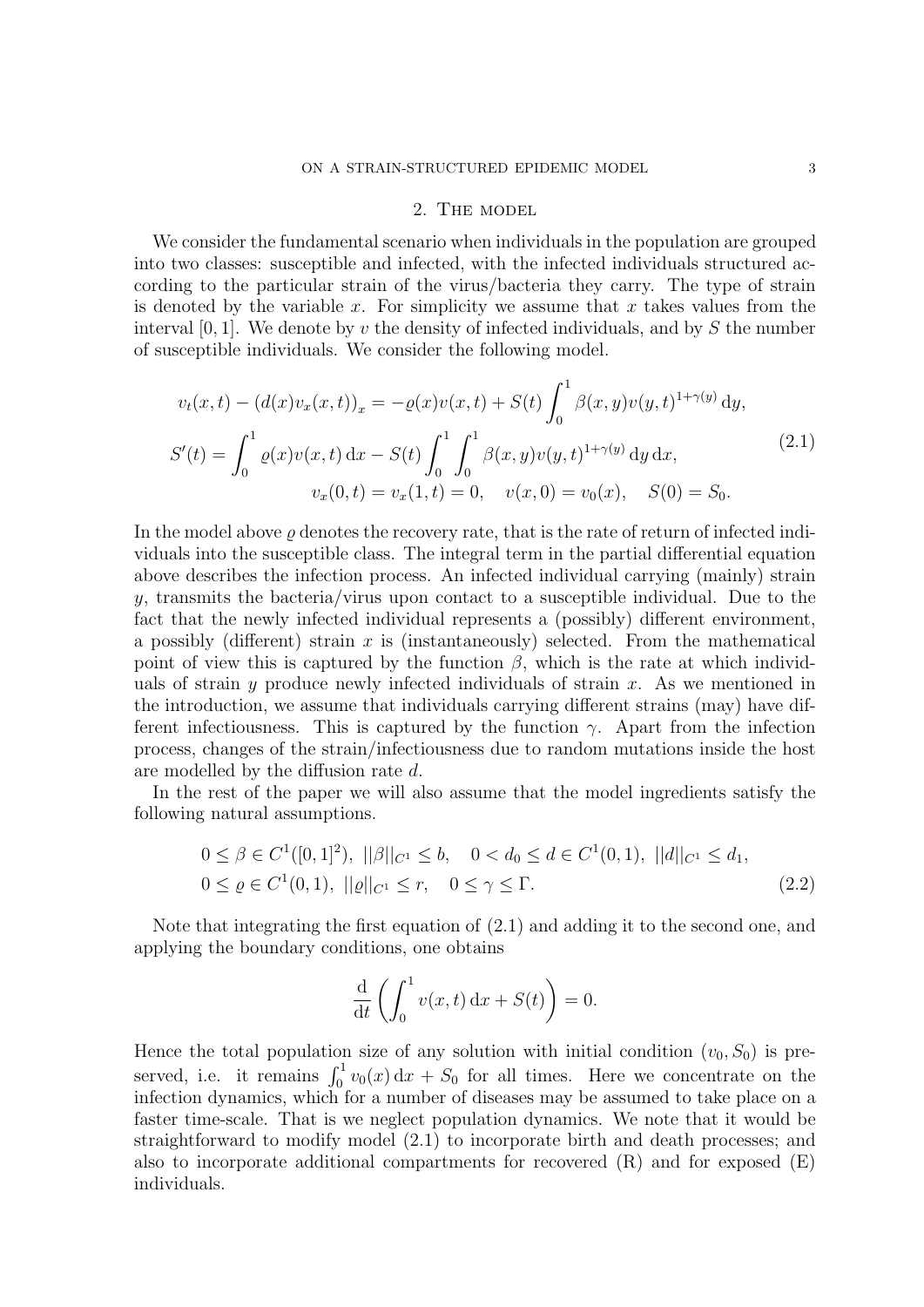### $\lambda$ . CALSINA AND JÓZSEF Z. FARKAS

One may naturally think of model (2.1) as a continuum approximation of the following system of ODEs, for an infection with a finite number of strains.

$$
\frac{\mathrm{d}}{\mathrm{d}t}I_i(t) = \sum_{j=1}^n (d_{i,j}I_j(t) - d_{j,i}I_i(t)) - \varrho_i I_i(t) + S(t) \sum_{j=1}^n \beta_{i,j} I_j^{1+\gamma_j}(t), \quad i = 1, \cdots, n,
$$
\n
$$
\frac{\mathrm{d}}{\mathrm{d}t}S(t) = \sum_{i=1}^n \varrho_i I_i(t) - S(t) \sum_{i=1}^n \sum_{j=1}^n \beta_{i,j} I_j^{1+\gamma_j}(t). \tag{2.3}
$$

In the simplest case of only one infection strain, model (2.3) reduces to

$$
\frac{\mathrm{d}}{\mathrm{d}t}I(t) = -\varrho I(t) + \beta S(t)I^{1+\gamma}(t),
$$
\n
$$
\frac{\mathrm{d}}{\mathrm{d}t}S(t) = \varrho I(t) - \beta S(t)I^{1+\gamma}(t).
$$
\n(2.4)

Model (2.4) is globally well posed for positive initial conditions and for any  $\gamma > 0$ , as the total population size is preserved. This may not be the case for the structured model (2.1). In particular, we conjecture that for  $\gamma > 1$  blow-up might be possible on a set of measure zero. We will return later again to compare the qualitative properties of the partial differential equation model (2.1) to the unstructured (counterpart) model  $(2.4).$ 

### 3. Existence and positivity of solutions

In this section we investigate the existence and positivity of solutions of model (2.1). Our goal is to use a semilinear formulation based on the variation of constants formula, as in [14]. One of the advantages of this formulation is that the principle of linearised stability can be established. We note that the question of (both) local and global existence are far from trivial due to the superlinear infection process. There is a vast literature of non-existence results for nonlinear reaction-diffusion equations. Here we only mention the paper [22] for further reference.

3.1. Local existence and positivity. First we establish local existence and positivity of solutions of (2.1) for  $\gamma \geq 0$ . To this end, we recast model (2.1) in the form of a Cauchy problem as

$$
\frac{\mathrm{d}\mathbf{v}}{\mathrm{d}t} = \mathcal{L}\mathbf{v} + \mathcal{N}\mathbf{v}, \quad t > 0, \qquad \mathbf{v}(0) = \mathbf{v}_0.
$$
 (3.5)

Above we introduced the vector notation  $\mathbf{v} = (v, S)$ . The linear operator  $\mathcal L$  on the state space  $\mathcal{X} = L^1(0,1) \times \mathbb{R}$ , is naturally defined as the following closed unbounded linear operator

$$
\mathcal{L}\mathbf{v} = \begin{pmatrix} \frac{\partial}{\partial x} \left( d(\cdot) \frac{\partial v}{\partial x} \right) - \varrho(\cdot) v \\ \int_0^1 \varrho(x) v(x) dx \end{pmatrix},
$$
  
\n
$$
D(\mathcal{L}) = \left\{ (v, S)^T \in W^{2,1}(0, 1) \times \mathbb{R} : v'(0) = v'(1) = 0 \right\}.
$$
\n(3.6)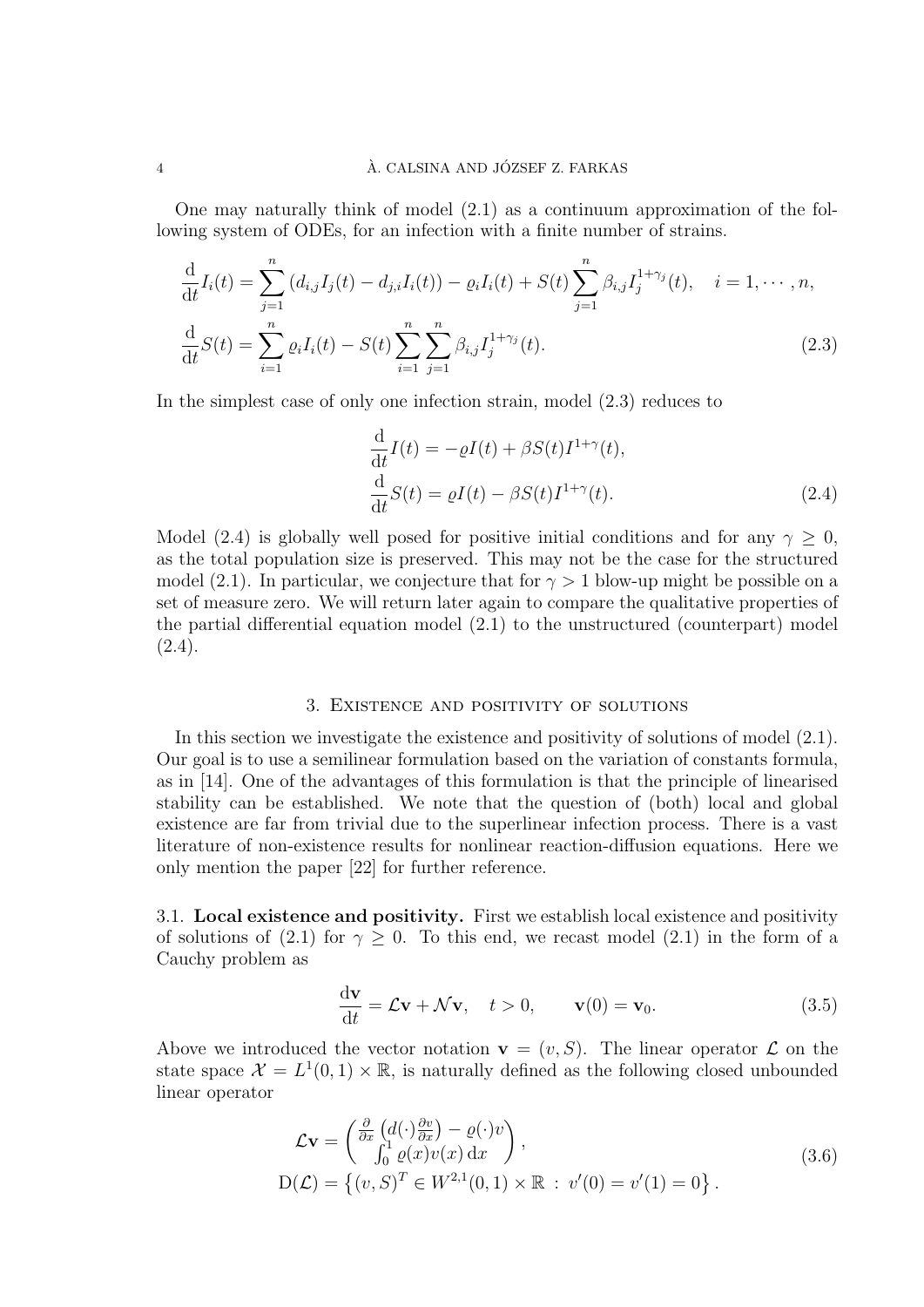Note that  $\mathcal L$  generates an analytic semigroup on the biologically relevant state space  $\mathcal{X} = L^1(0,1) \times \mathbb{R}$ . The nonlinear operator  $\mathcal N$  is defined as

$$
\mathcal{N}\mathbf{v} = \begin{pmatrix} S \int_0^1 \beta(\cdot, y) |v(y)|^{1+\gamma(y)} dy \\ -S \int_0^1 \int_0^1 \beta(x, y) |v(y)|^{1+\gamma(y)} dy dx \end{pmatrix}.
$$
 (3.7)

Above in the definition of  $\mathcal N$  we have taken the absolute value of v in order for  $\mathcal N$  being well-defined on linear spaces, that is also for functions which are not in the positive cone. This is not a real constraint, as we are only interested in positive solutions of (2.1). The nonlinear operator N cannot be defined on the whole space X because  $\gamma > 0$ , (unless  $\gamma \equiv 0$ , which corresponds to the classic bilinear infection process). Hence to establish existence and uniqueness of solutions of (2.1) we use the framework of fractional power spaces. The method developed in [14] utilises some intermediate spaces between the space  $\mathcal X$  and the domain of the generator of the linear part  $\mathcal L$ . We also note that the theory developed in [14] relies heavily on the fact that the linear operator  $\mathcal L$  generates an analytic semigroup.

Let us recall from [14] that if  $\mathcal A$  is a sectorial operator with spectral bound  $s(-\mathcal A) < a$ , then for  $A_1 := A + a \mathcal{I}$  and any  $0 < \alpha$  we can define

$$
\mathcal{A}_1^{-\alpha} = \frac{1}{\Gamma(\alpha)} \int_0^{\infty} t^{\alpha - 1} \exp(-\mathcal{A}_1 t) dt,
$$
\n(3.8)

where  $\exp(-\mathcal{A}_1t)$  is the analytic semigroup generated by  $-\mathcal{A}_1$  and  $\Gamma$  stands for the gamma function.  $\mathcal{A}_{1}^{\alpha}$  is then defined as the inverse of  $\mathcal{A}_{1}^{-\alpha}$ . Moreover, the fractional power space  $\mathcal{X}^{\alpha}$  is then defined for  $\alpha > 0$  as

 $\mathcal{X}^{\alpha} = D(\mathcal{A}_{1}^{\alpha}), \quad \text{with norm} \quad ||x||_{\mathcal{X}^{\alpha}} = ||\mathcal{A}_{1}^{\alpha} x||.$ 

In our setting, choosing  $A = -\mathcal{L}$ , we have:

$$
D(\mathcal{L}) = \mathcal{X}^1 \subset \mathcal{X}^{\alpha} \subset \mathcal{X}^0 = L^1(0, 1) \times \mathbb{R} = \mathcal{X}, \quad \alpha \in (0, 1).
$$

One of the cornerstones of the applicability of the framework developed in [14] is the choice of an appropriate and convenient intermediate fractional power space  $\mathcal{X}^{\alpha}$ . We start by recalling Theorem 1.6.1 from [14] for the reader's convenience.

**Theorem 3.1.** (Theorem 1.6.1, [14]) Assume that  $\Omega \subset \mathbb{R}^n$  is an open set with smooth boundary. Furthermore assume that  $1 \leq p \leq \infty$ , and A is a sectorial operator in  $\mathcal{X} = L^p(\Omega)$  with  $D(\mathcal{A}) \subset W^{m,p}(\Omega)$ , for some  $m \geq 1$ . Then for  $0 \leq \alpha \leq 1$ 

$$
\mathcal{X}^{\alpha} \subset W^{k,q}(\Omega), \quad \text{if} \quad k - \frac{n}{q} < \alpha m - \frac{n}{p} \quad \text{and} \quad p \le q,\tag{3.9}
$$

$$
\mathcal{X}^{\alpha} \subset C^{\nu}(\Omega), \quad \text{if} \quad 0 \le \nu < m\alpha - \frac{n}{p}.\tag{3.10}
$$

In our setting we have  $\mathcal{X} = L^1(0,1) \times \mathbb{R}$ , and  $-\mathcal{L}$  is a sectorial operator with two components, and with domain defined in (3.6).  $\mathcal{X}^{\alpha}$  is the range of  $(-\mathcal{L} + a\mathcal{I})^{-\alpha}$ . Since the second component of  $(-\mathcal{L} + a\mathcal{I})^{-\alpha}$  is scalar, it follows that its range  $\mathcal{X}^{\alpha} =$  $(L^1(0, 1))^{\alpha} \times \mathbb{R}$ . Theorem 3.1 in particular implies that

$$
\mathcal{X}^{\alpha} = \left( L^1(0,1) \right)^{\alpha} \times \mathbb{R} \subset W^{1,1}(0,1) \times \mathbb{R}, \quad \text{for} \quad \frac{1}{2} < \alpha \le 1. \tag{3.11}
$$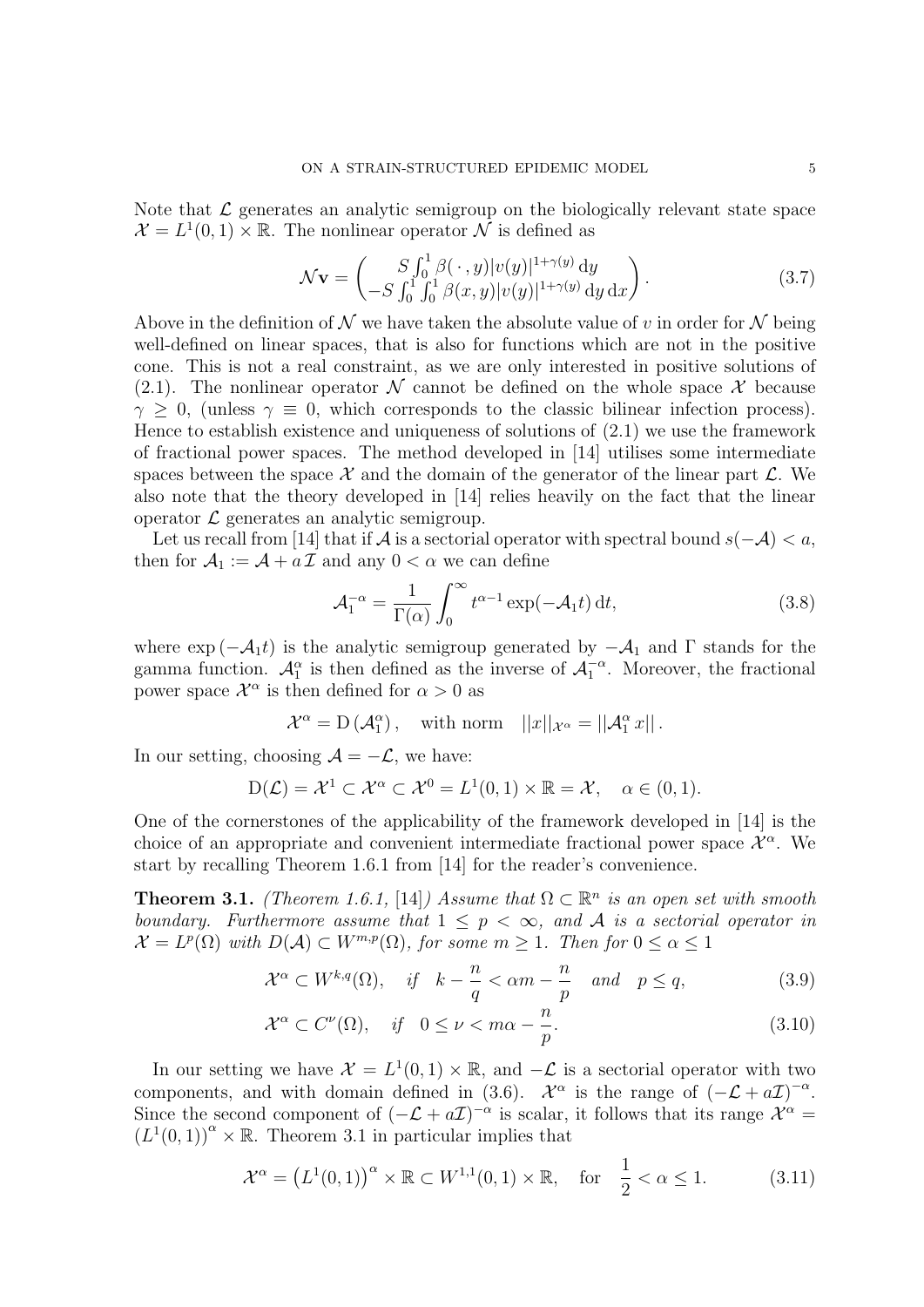At the same time we note that the largest space on which the nonlinearity is readily defined is  $W^{1,1}(0,1) \times \mathbb{R}$ , since its elements are the absolutely continuous functions. On the other hand, for  $\alpha < \frac{1}{2}$  the fractional power spaces  $\mathcal{X}^{\alpha}$  contain unbounded functions. Hence we will work using the intermediate space  $\mathcal{X}^{\alpha}$ , where  $\alpha \in \left(\frac{1}{2}\right)$  $(\frac{1}{2}, 1)$ . Also note that  $W^{1,1}(0,1) \subset L^{\infty}(0,1)$ , with continuous inclusion.

In the rest of the section we will use the notation  $|| \cdot ||_1$  to denote the usual norm on  $L^1(0,1)$ , while  $|| \cdot ||_{W^{1,1}}$  will denote the usual norm on  $W^{1,1}(0,1)$ .

**Proposition 3.2.** The operator N maps  $\mathcal{X}^{\alpha}$ , for any  $\alpha \in (\frac{1}{2})$  $(\frac{1}{2}, 1), \text{ into } \mathcal{X} = L^1(0, 1) \times \mathbb{R},$ and it is locally Lipschitz continuous.

**Proof.** We need to show that if  $u \in \mathcal{X}^{\alpha}$  then there exists a neighbourhood U of  $u$ , and a real number C, such that for any  $\mathbf{v}, \mathbf{w} \in U \Rightarrow ||\mathcal{N}(\mathbf{v}) - \mathcal{N}(\mathbf{w})||_{\mathcal{X}} \leq C ||\mathbf{v} - \mathbf{w}||_{\mathcal{X}^{\alpha}}$ . We have the following estimate:

$$
||\mathcal{N}(\mathbf{v}) - \mathcal{N}(\mathbf{w})||_{\mathcal{X}} \le 2 \left| \left| S_v \int_0^1 \beta(\cdot, y) |v(y)|^{1+\gamma(y)} dy - S_w \int_0^1 \beta(\cdot, y) |w(y)|^{1+\gamma(y)} dy \right| \right|_1
$$
  
\n
$$
\le 2 |S_v| \left| \left| \int_0^1 \beta(\cdot, y) \left( |v(y)|^{1+\gamma(y)} - |w(y)|^{1+\gamma(y)} \right) dy \right| \right|_1
$$
(3.12)

$$
+ 2|S_v - S_w| \left\| \int_0^1 \beta(\cdot, y) |w(y)|^{1+\gamma(y)} dy \right\|_1.
$$
 (3.13)

Above,  $S_v$  and  $S_w$  stand for the second component of the vector **v** and **w**, respectively. For any  $y \in [0, 1]$  we have

$$
||v(y)|^{1+\gamma(y)} - |w(y)|^{1+\gamma(y)} = ||v(y)| - |w(y)|| (1+\gamma(y)) z^{\gamma(y)},
$$

where  $z \in (|v(y)|, |w(y)|)$ . Note that if for some y we have  $|v(y)| = |w(y)|$ , then the left-hand side of the equality above equals zero. We have

$$
||v(y)|^{1+\gamma(y)} - |w(y)|^{1+\gamma(y)} = ||v(y)| - |w(y)||(1+\gamma(y)) \max\{|v(y)|^{\gamma(y)}, |w(y)|^{\gamma(y)}\}.
$$

With this, we obtain the following upper bound for the expression in  $(3.12)$ 

$$
|S_v| ||\beta||_{\infty} (1+\Gamma) \max \left\{ 1 + \sup_{y \in [0,1]} |v(y)|^{\Gamma}, 1 + \sup_{y \in [0,1]} |w(y)|^{\Gamma} \right\} \int_0^1 |v(y) - w(y)| dy
$$
  
\n
$$
\leq |S_v|| |\beta||_{\infty} (1+\Gamma) c \max \left\{ 1 + ||v||_{W^{1,1}}^{\Gamma}, 1 + ||w||_{W^{1,1}}^{\Gamma} \right\} ||v-w||_1
$$
  
\n
$$
\leq C_1 ||v-w||_{W^{1,1}} \leq C_1 ||\mathbf{v} - \mathbf{w}||_{W^{1,1}(\Omega)},
$$

on any bounded set  $U \subset W^{1,1}(\Omega)$ . Similarly, we obtain the following upper bound for the expression in (3.13)

$$
|S_v - S_w|| |\beta||_{\infty} \int_0^1 \max\left\{1, ||w||_{\infty}^{1+\Gamma}\right\} dy \leq |S_v - S_w|| |\beta||_{\infty} \left(1 + ||w||_{\infty}^{1+\Gamma}\right) \leq |S_v - S_w|| |\beta||_{\infty} \left(1 + c||w||_{W^{1,1}}^{1+\Gamma}\right) \leq C_2 |S_v - S_w| \leq C_2 ||\mathbf{v} - \mathbf{w}||_{W^{1,1}(\Omega)}.
$$

Since the inclusion of  $\mathcal{X}^{\alpha}$  for  $\alpha \in \left(\frac{1}{2}\right)$  $(\frac{1}{2}, 1)$  in Theorem 3.1 is continuous, we have showed that  $\mathcal{N}: \mathcal{X}^{\alpha} \to \mathcal{X}$  is locally Lipschitz continuous for  $\alpha \in \left(\frac{1}{2}\right)$  $\frac{1}{2}, 1)$  $\begin{array}{ccc} . & & \square \\ . & & \square \end{array}$ 

Theorem 3.3.3 in [14] guarantees the existence of a local solution, which we formally state in the following corollary.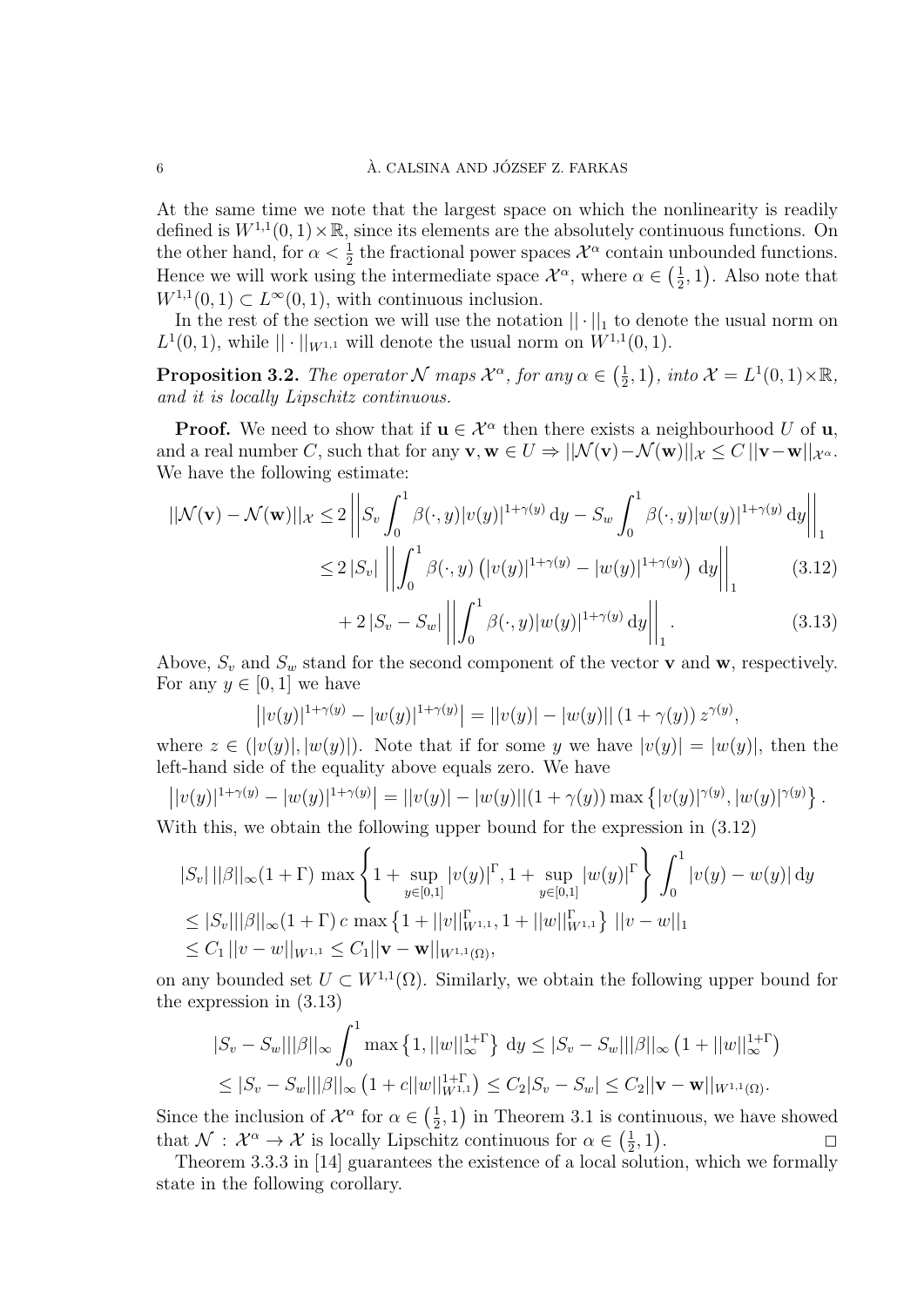Corollary 3.3. For any  $(v_0, S_0)^T = \mathbf{v}_0 \in \mathcal{X}^{\alpha}, \alpha \in \left(\frac{1}{2}\right)$  $(\frac{1}{2},1)$  there exists a  $t_1 > 0$  such that model (2.1) has a unique solution  $\mathbf{v}(t)$  for  $t \in [0, t_1)$ .

Next we establish positivity of the local solution.

 $\textbf{Proposition 3.4.} \; For \, \mathbf{v}_0 \in \mathcal{X}_+^\alpha, \, \alpha \in \big(\frac{1}{2}\big)$  $(\frac{1}{2},1)$ , the solution  $\mathbf{v}(t)$  of model  $(2.1)$  is positive for the time of its existence.

**Proof.** We rewrite the abstract Cauchy problem  $(3.5)$  as follows:

$$
\frac{\mathrm{d}\mathbf{v}}{\mathrm{d}t} = \mathcal{L}\mathbf{v} - \kappa \mathbf{v} + \mathcal{N}\mathbf{v} + \kappa \mathbf{v}, \quad t > 0, \quad \mathbf{v}(0) = \mathbf{v}_0,
$$
\n(3.14)

where  $\kappa$  is a positive real number, to be chosen later.  $\mathcal L$  and  $\mathcal N$  are defined earlier in (3.6) and (3.7), respectively. Note that  $\mathcal{L} - \kappa I$  is a generator of an analytic and positive semigroup  $\mathcal{T}_{\kappa}(t)$ , for any  $\kappa > 0$ .

For any given initial condition  $\mathbf{v}_0 \in \mathcal{X}_+^{\alpha}$  we can choose an open ball **B** of radius B that contains  $v_0$ . On the ball **B** we have

$$
\int_0^1 \int_0^1 \beta(x, y) |v(y)|^{1+\gamma(y)} dy dx \le ||\beta||_{\infty} \int_0^1 \max\{1, \sup_{y \in [0,1]} v(y)^{1+\Gamma}\} dy
$$
  
\n
$$
\le b \left(1 + c_0 ||v||_{W^{1,1}(0,1)}^{1+\Gamma}\right) \le b \left(1 + c_1 ||\mathbf{v}||_{\mathcal{X}^{\alpha}}^{1+\Gamma}\right)
$$
  
\n
$$
\le b \left(1 + c_1 B^{1+\Gamma}\right) =: \kappa(B) = \kappa.
$$
 (3.15)

This shows that the second component of the nonlinear map  $\mathcal{N} + \kappa I$  is positive on the ball of radius B intersected with the positive cone of  $\mathcal{X}^{\alpha}$ , whereas the first component of N is positive on the whole positive cone of  $\mathcal{X}^{\alpha}$ .

Also, there exists a set  $\mathbf{B}_{\delta}$  contained in **B** such that  $\mathbf{B}_{\delta} \cap \mathcal{X}_{+}^{\alpha}$  is closed.

As in the proof of Theorem 3.3.3 in [14] the solution of (3.14) can be obtained by the contraction mapping principle, that is by the following iteration

$$
\mathbf{v}_{n+1}(t) = \mathcal{T}_{\kappa}(t)\mathbf{v}_0 + \int_0^t \mathcal{T}_{\kappa}(t-s) \left(\mathcal{N} + \kappa \mathbf{I}\right) (\mathbf{v}_n(s)) \, \mathrm{d}s, \quad \mathbf{v}_0(t) = \mathbf{v}_0 \in \mathcal{X}_+^{\alpha}, \quad t \in [0, t_*). \tag{3.16}
$$

For small enough  $t_*$  the right hand side of (3.16) leaves the set  $C([0, t_*], \mathbf{B}_\delta)$  invariant, which implies that the sequence is positive, and therefore its limit is also positive.

Finally, let us assume that the solution  $\mathbf{v}(t)$  is not positive for every  $t \in [0, t_1)$ . Let

$$
T_* = \sup_{t \in [0,t_1)} \{ t \, | \, \mathbf{v}(s) \in \mathcal{X}_+^{\alpha} \text{ for all } s \in [0,t] \}.
$$

Since  $0 < T_* < t_1$ , and **v** is a continuous function, we have

$$
\lim_{s \to T_*^-} \mathbf{v}(s) = \mathbf{v}(T_*) \in \mathcal{X}_+^{\alpha}.
$$

Taking  $\mathbf{v}(T_*)$  as the initial condition in the Cauchy problem (3.14) above, and applying the arguments of the proof in the previous paragraph, we get a contradiction.  $\Box$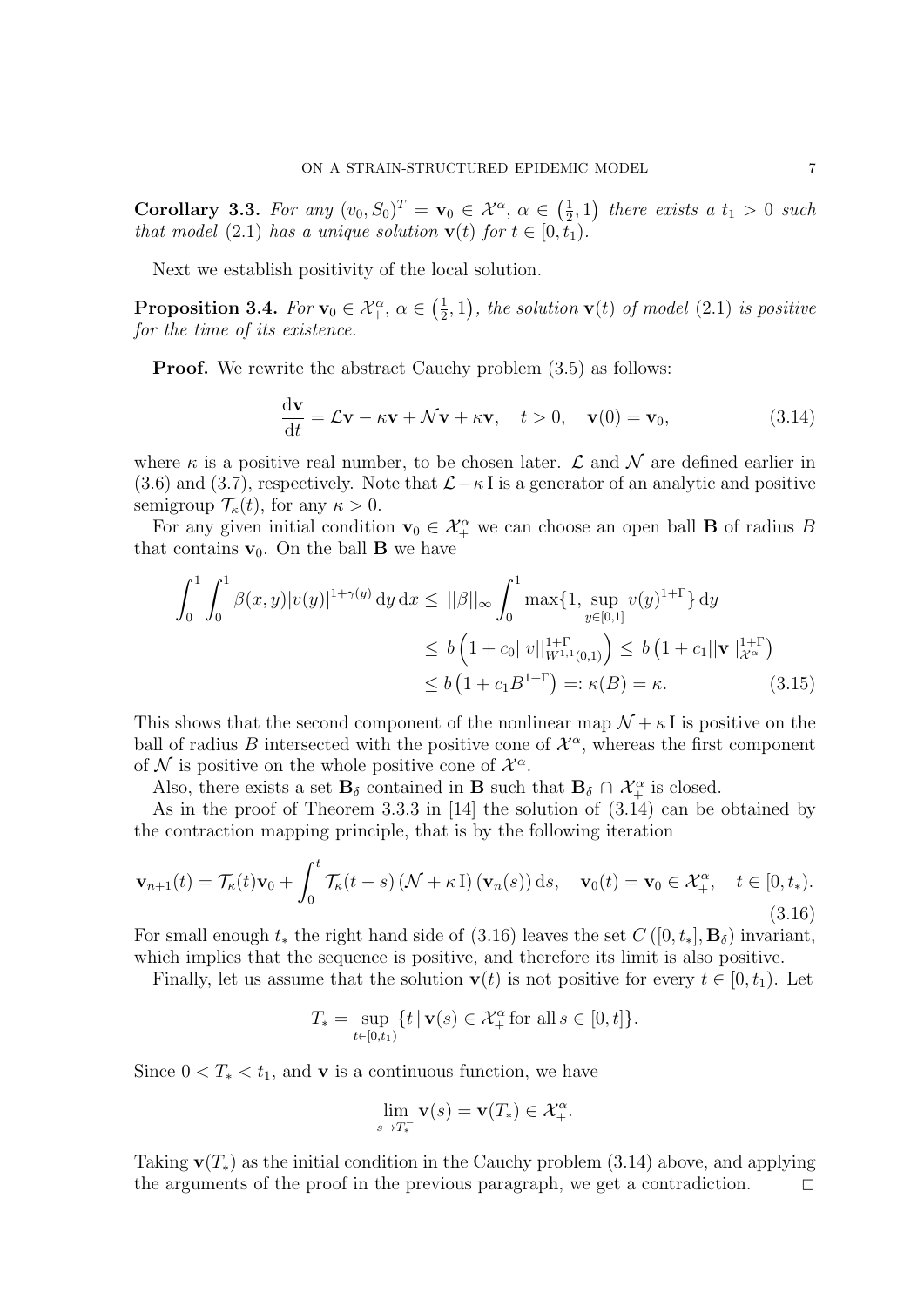3.2. Global existence. Next we establish the existence of a unique non-negative global solution of (2.1), for the case  $\Gamma \leq 1$ .

**Theorem 3.5.** For  $\Gamma \leq 1$  and  $\mathbf{v}_0 \in \mathcal{X}_+^{\alpha}, \alpha \in \left(\frac{1}{2}\right)$  $(\frac{1}{2}, 1)$ , model  $(2.1)$  admits a unique non-negative solution for all  $t \geq 0$ .

**Proof.** First note that, similarly to  $(3.12)$ - $(3.13)$ , we obtain

$$
||\mathcal{N}(\mathbf{v})||_1 \le 2 |S| \int_0^1 \beta(x, y) \int_0^1 |v(y)|^{1+\gamma(y)} dy dx
$$
  
\n
$$
\le 2 |S| ||\beta||_{\infty} \int_0^1 \max\{1, |v(y)|^{1+\Gamma}\} dy
$$
  
\n
$$
\le 2 b |S| \left(1 + \sup_{y \in [0, 1]} |v(y)|^{1+\Gamma}\right)
$$
  
\n
$$
\le 2 b |S| \left(1 + c_0 ||v||_{W^{1,1}}^{1+\Gamma}\right).
$$
\n(3.17)

This shows that N maps bounded subsets of  $\mathcal{X}^{\alpha}$  for  $\alpha \in \left(\frac{1}{2}\right)$  $(\frac{1}{2}, 1)$  into bounded sets of X. Theorem 3.3.4 in [14] states that if  $N$  maps bounded sets into bounded sets, then either the maximal time of existence  $t_1$ , is infinite or  $||\mathbf{v}(t)||_{\mathcal{X}^\alpha} \to \infty$  as  $t \to t_1$ . Therefore, to establish global existence, it suffices to obtain an a priori bound for  $||\mathbf{v}(t)||_{\mathcal{X}^{\alpha}}$  for  $t \in (0, t_1)$ . This will be done in three steps. We will begin by obtaining an a priori bound of the solution in  $W^{1,1}(\Omega)$ . Then we will use this to obtain an a priori bound of the nonlinearity along the local solution. Finally, we use the variation of constants formula to obtain the needed a priori bound on the  $\mathcal{X}^{\alpha}$  norm of the solution.

Since the  $L^1$  norm of the solution **v** is bounded by the (constant) total population size  $P_* = \int_0^1 v_0(x) dx + S_0$ , obtaining the  $W^{1,1}(\Omega)$  bound amounts to prove that the derivative  $v_x$  of the first component of the solution **v** remains bounded in  $L^1$ , while t approaches the upper bound of the existence time interval.

The time derivative of the local solution is actually in  $\mathcal{X}^{\alpha}$  by Theorem 3.5.2, hence we can differentiate the first equation in (2.1) to obtain for  $u(x,t) = v_x(x,t)$  an equation, which is well-defined in  $L^1$ .

$$
u_t(x,t) - (d(x)u(x,t))_{xx} = -\varrho(x)u(x,t) - \varrho'(x)v(x,t)
$$

$$
+ \left(P_* - \int_0^1 v(x,t) dx\right) \int_0^1 \beta_x(x,y)v(y,t)^{1+\gamma(y)} dy,
$$

$$
u(x,0) = u_0(x) = v'_0(x), \quad x \in [0,1],
$$

$$
u(0,t) = u(1,t) = 0, \quad t \in (0,t_1).
$$
(3.18)

The first equation of  $(3.18)$  is a linear inhomogeneous equation in u, and the solution for  $t \in (0, t_1)$  (which is the time of existence of the local solution v) can be written as:

$$
u(t) = \mathcal{U}(t)u_0 + \int_0^t \mathcal{U}(t-s)f(s) \,ds, \quad t \in (0, t_1), \tag{3.19}
$$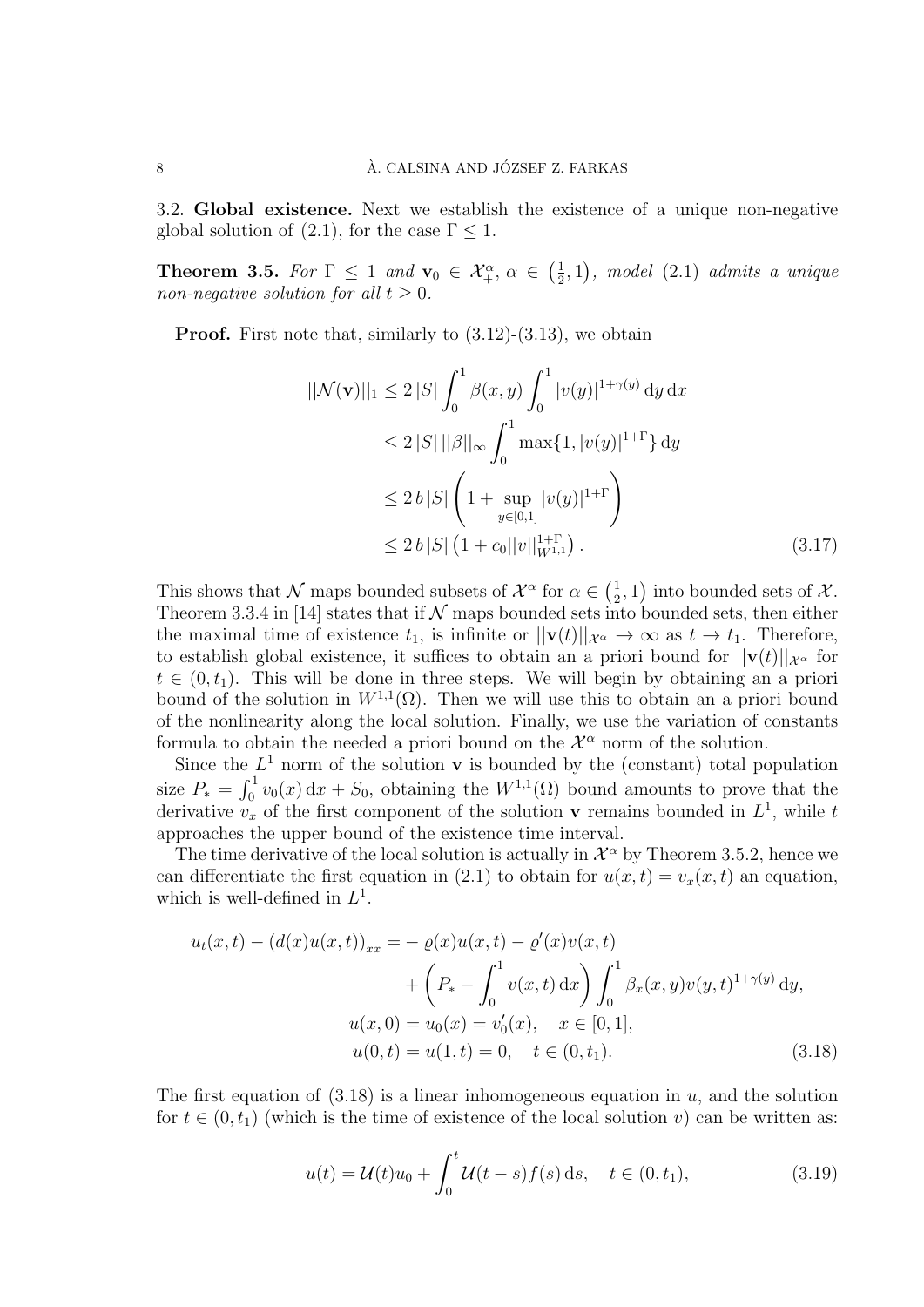where

$$
f(t) = -\varrho'(\cdot)v(\cdot, t) + \left(P_* - \int_0^1 v(x, t) \, dx\right) \int_0^1 \beta_x(\cdot, y)v(y, t)^{1+\gamma(y)} \, dy, \quad t \in (0, t_1),
$$
\n(3.20)

and  $\mathcal{U}(t)$  is the analytic and positive semigroup generated by the linear operator  $\mathcal{B}$ , which is defined as

$$
\mathcal{B} u = (d(\cdot)u(\cdot))_{xx} - \varrho(\cdot)u, \quad D(\mathcal{B}) = \{u \in W^{2,1}(0,1) \,|\, u(0) = u(1) = 0\}.
$$

We have

$$
||u(t)||_1 \leq ||\mathcal{U}(t)u_0||_1 + \left|\left|\int_0^t \mathcal{U}(t-s)f(s) \, ds\right|\right|_1
$$
  
 
$$
\leq C_1 \exp(\omega t) ||u_0||_1 + \int_0^t C_1 \exp(\omega(t-s)) ||f(s)||_1 \, ds. \tag{3.21}
$$

The assumptions on  $\beta$  and  $\rho$  in (2.2) allow us to obtain the following estimate.

$$
||f(s)||_1 \le P_* \left( r + b \left( 1 + ||v(s)||_{1+\Gamma}^{1+\Gamma} \right) \right), \quad s \in (0, t_1).
$$

Hence we need to obtain an a priori  $L^{1+\Gamma}$  bound for the local solution v. Note that the local solution  $v$  belongs to the domain of  $\mathcal L$  and satisfies

$$
v_t(x,t) - (d(x)v_x(x,t))_x = -\varrho v(x,t) + \left(P_* - \int_0^1 v(y,t) \, dy\right) \int_0^1 \beta(x,y)v(y,t)^{1+\gamma(y)} \, dy. \tag{3.22}
$$

We multiply equation (3.22) by  $v^{\Gamma}$  and integrate from 0 to 1 to obtain

$$
\frac{\mathrm{d}}{\mathrm{d}t} \left( \frac{\int_0^1 v^{1+\Gamma}(x,t) \, \mathrm{d}x}{1+\Gamma} \right) = -\int_0^1 d(x) v_x^2(x,t) \Gamma v^{\Gamma-1}(x,t) \, \mathrm{d}x - \int_0^1 \varrho(x) v^{1+\Gamma}(x,t) \, \mathrm{d}x \n+ \left( P_* - \int_0^1 v(y,t) \, \mathrm{d}y \right) \int_0^1 v^\Gamma(x,t) \int_0^1 \beta(x,y) v(y,t)^{1+\gamma(y)} \, \mathrm{d}y \, \mathrm{d}x.
$$
\n
$$
\Rightarrow \qquad (3.23)
$$

$$
\frac{d}{dt} (||v(t)||_{1+\Gamma}^{1+\Gamma}) \le (1+\Gamma)P_* b ||v(t)||_{\Gamma}^{\Gamma} \int_0^1 |v(y,t)^{1+\gamma(y)}| dy
$$
\n
$$
\le (1+\Gamma)P_* b (1+||v(t)||_1) (1+||v(t)||_{1+\Gamma}^{1+\Gamma})
$$
\n
$$
\le (1+\Gamma)P_* b (1+P_*) (1+||v(t)||_{1+\Gamma}^{1+\Gamma}), \quad t \in (0,t_1), \qquad (3.24)
$$

for  $\Gamma \leq 1$  and  $v \geq 0$ . Note that if the first component of the solution **v** vanishes at some point(s), the estimates above can still be obtained by integrating (instead on  $(0, 1)$ ) separately on the union of the disjoint intervals where v does not vanish.

So for  $t \in (0, t_1)$ , which is the maximal time interval of local existence, we obtained that  $||v(t)||_{1+\Gamma}^{1+\Gamma}$  satisfies the ordinary differential inequality (3.24). That is, there exists a constant  $k_1$  such that

$$
||v(t)||_{1+\Gamma}^{1+\Gamma} \le k_1 \exp((1+\Gamma)P_* b (1+P_*) t). \tag{3.25}
$$

Hence there exists a constant  $k_2$  such that

$$
||f(t)||_1 \le k_2 \exp((1+\Gamma)P_* b(1+P_*)t), \quad t \in (0, t_1). \tag{3.26}
$$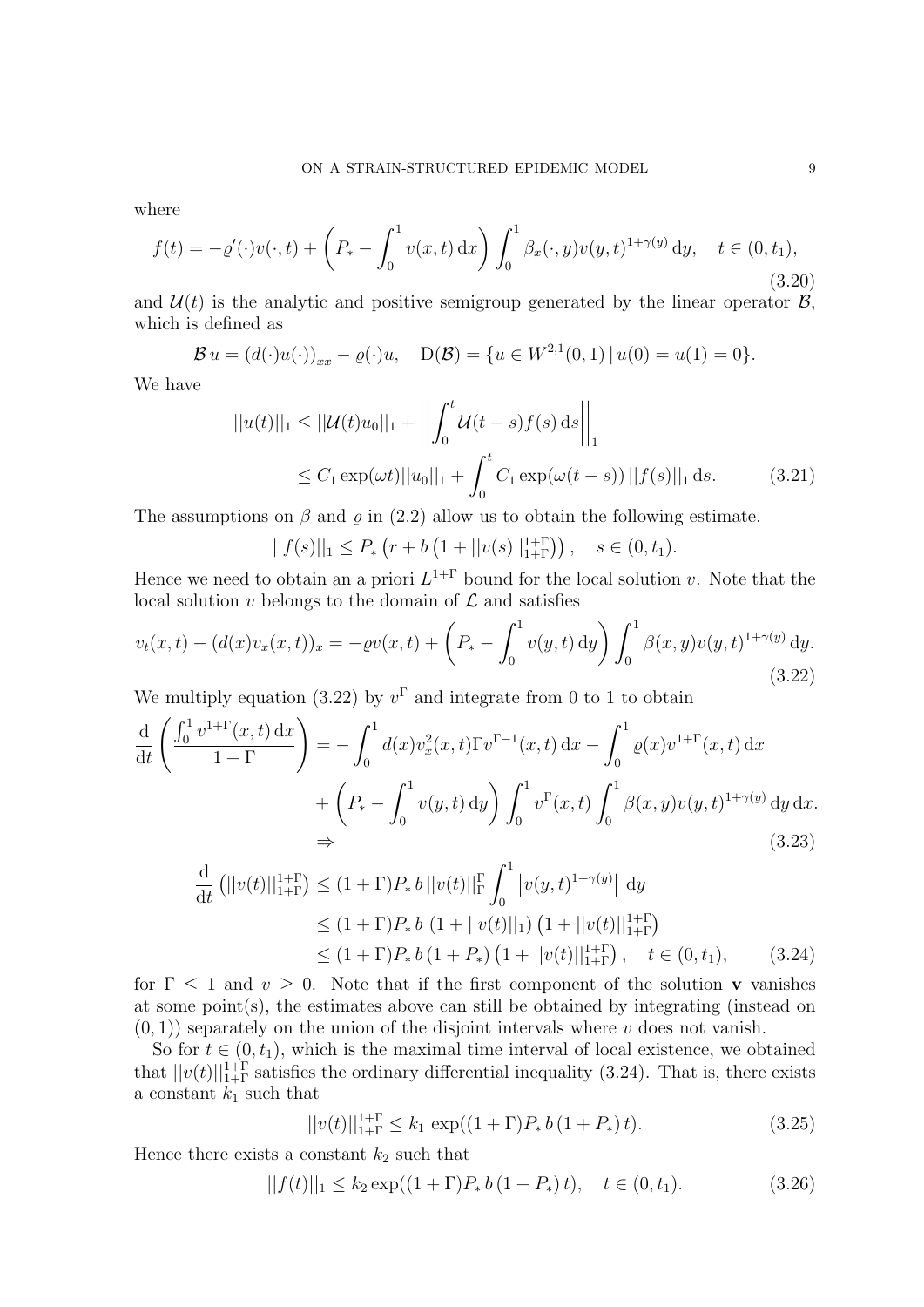From equation (3.21) we obtain:

$$
||u(t)||_1 \le C_1 \exp(\omega t) ||v_0||_{W^{1,1}(0,1)} + C_2 \exp\left\{(1+\Gamma)P_* b\left(1+P_*\right)t\right\}, \quad t \in (0,t_1).
$$
\n(3.27)

This implies the needed a priori bound on  $||v(t)||_{W^{1,1}(0,1)}$  as follows.

$$
||v(t)||_{W^{1,1}(0,1)} \le P_* + C_1 \exp(\omega t) ||v_0||_{W^{1,1}(0,1)} + C_2 \exp\left\{(1+\Gamma)P_* b\left(1+P_*\right)t\right\}, \quad t \in (0,t_1).
$$
\n(3.28)

This, together with (3.17), implies that for any initial condition there exists a continuous function  $K : \mathbb{R}_+ \to \mathbb{R}_+$ , such that

$$
||\mathcal{N}(\mathbf{v}(t))||_{\mathcal{X}} \le K(t), \quad \text{for} \quad t \in [0, t_1). \tag{3.29}
$$

Let  $\mathcal T$  be the semigroup generated by  $\mathcal L$ . From the variation of constants formula, using Theorem 1.4.3 in [14], we have for  $t \in [0, t_1)$  and for  $\alpha \in (\frac{1}{2})$  $(\frac{1}{2}, 1)$ 

$$
||\mathbf{v}(t)||_{\mathcal{X}^{\alpha}} \le ||\mathcal{T}(t)\mathbf{v}_{0}||_{\mathcal{X}^{\alpha}} + \int_{0}^{t} ||\mathcal{T}(t-s)\mathcal{N}(\mathbf{v}(s))||_{\mathcal{X}^{\alpha}} ds
$$
  
\n
$$
\le ||\mathcal{T}(t)\mathbf{v}_{0}||_{\mathcal{X}^{\alpha}} + \int_{0}^{t} ||\mathcal{A}_{1}^{\alpha}\mathcal{T}(t-s)||_{\mathcal{X}} ||\mathcal{N}(\mathbf{v}(s))||_{\mathcal{X}} ds
$$
  
\n
$$
\le ||\mathbf{v}_{0}||_{\mathcal{X}^{\alpha}} Me^{at} + \int_{0}^{t} C_{\alpha}(t-s)^{-\alpha} e^{a(t-s)} K(s) ds.
$$
 (3.30)

Since  $\alpha$  < 1, the integral is convergent, and we obtain the a priori bound

$$
\|\mathbf{v}(t)\|_{\mathcal{X}^{\alpha}} \le H(t), \quad t \in [0, t_1), \tag{3.31}
$$

where  $H : \mathbb{R}_+ \to \mathbb{R}_+$  is continuous. This concludes the proof of the theorem.

Remark 3.6 Note that, to obtain the a priori upper bound in the proof of Theorem 3.5, we had to assume that  $\Gamma \leq 1$ . On the other hand we proved local existence for any finite  $\Gamma$ . For  $\Gamma > 1$  finite time blow-up might occur, with  $\int_0^1 v(y, t) dy$  remaining bounded. To prove (or disprove) the finite time blow-up for  $\Gamma > 1$  is left as an open problem. We note that blow-up results were discussed for nonlinear reaction diffusion equations, where the  $L^1$  norm of the solution is preserved, for example in [3]. On the other hand, the blow-up phenomenon in [3] is essentially possible due to the lack of positivity of solutions.

Here we only point out that a similar phenomena can be observed in the following ordinary differential equation

$$
\frac{\mathrm{d}}{\mathrm{d}t}v(t) = -\varrho v(t) + \beta v^p(t).
$$

It is easily seen that for  $p > 1$  finite time blow-up occurs. Note that, of course, in the equation above the total population is not preserved. In contrast, in our model (2.1) the total population size remains constant. But we claim that the behaviour of the equation above might be mimicked in the structured model. For some fixed value of the structuring variable y,  $v(y, t)$  could tend to infinity in finite time. Hence we may argue that the critical exponent could be 2. This might be because in the structured model the diffusion has a distributing/smoothing effect.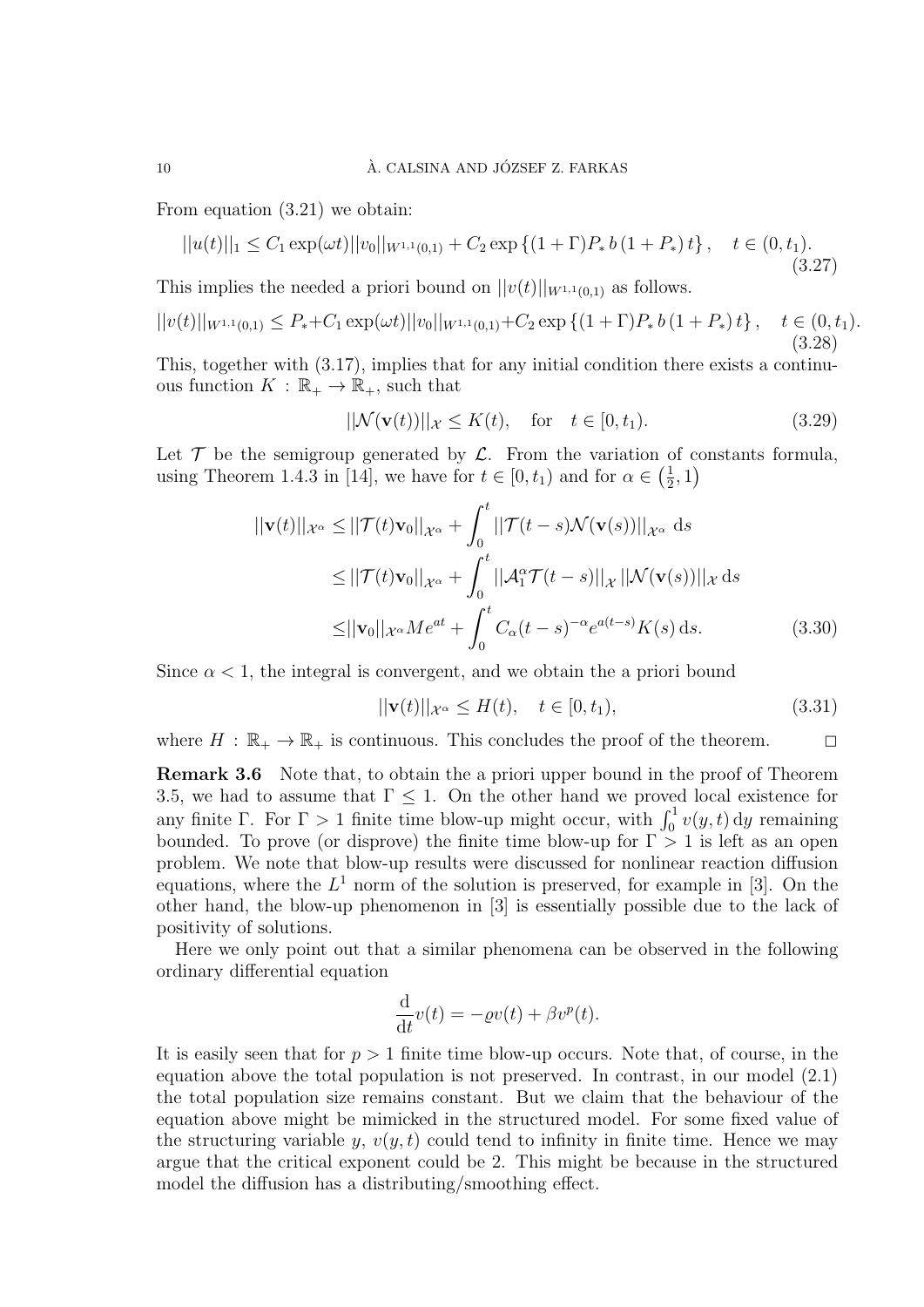### 4. EXISTENCE OF (POSITIVE) STEADY STATES

In this section we investigate the existence of steady states of model (2.1). First we note that, a continuum family of "semi-trivial" steady states of the form  $(0, S_*)$  exists (i.e. for any  $S_* > 0$ ). The interesting question is when, and under what assumptions may a positive (endemic) steady state of the model exist. We will address this question by reformulating the steady state problem as a spectral problem for an appropriately defined linear operator. First we discuss the classic bilinear model, that is when  $\gamma \equiv 0$ . In this case we are able to prove in a relatively straightforward fashion the existence of endemic steady states. Then we will consider the much more delicate case when we have a highly nonlinear infection process.

4.1. Existence of the endemic steady state when  $\gamma \equiv 0$ . In case of  $\gamma \equiv 0$ , our model (2.1) resembles the classic bilinear ODE model, with mass action assumption for the recruitment of newly infected individuals. Our main result below is in direct comparison with the corresponding result for the ODE model.

**Theorem 4.7.** Assume that  $\gamma \equiv 0$ ,  $\rho \not\equiv 0$ , and  $\int_0^1 \beta(x, y) dy > 0$ , for every  $x \in [0, 1]$ . Then there exists a unique value  $S_{\ast}$  of the susceptible population size, such that for any infected population size  $V_* > 0$ , there is a unique steady state  $(v_*, S_*)$ , with  $V_* =$  $\int_0^1 v_*(x) \, dx.$ 

**Proof.** For every  $R \in \mathbb{R}_+$  we define the following linear operator

$$
\Psi_R v = \left(d(\cdot)v'\right)' - \varrho(\cdot)v + R \int_0^1 \beta(\cdot, y)v(y) \,dy,\tag{4.32}
$$

$$
D(\Psi) = \{ v \in W^{2,1}(0,1) | v'(0) = v'(1) = 0 \}.
$$
 (4.33)

For every  $R \in \mathbb{R}_+$  the operator  $\Psi_R$  generates a positive irreducible and analytic semigroup of linear operators on  $L^1(0,1)$ . Also note that the resolvent  $R(\lambda, \Psi_R)$  is compact. Hence the spectral bound  $s(\Psi_R)$  is a simple eigenvalue with a corresponding strictly positive eigenvector. In fact, the spectral bound is the only eigenvalue with a corresponding strictly positive eigenvector. Therefore,  $(v_*, S_*) \in \mathcal{X}^{\alpha}$  is a positive steady state of model (2.1) (with  $\gamma \equiv 0$ ) if and only if  $s(\Psi_R) = 0$  for some  $R > 0$ ,  $v_* \in \text{Ker}(\Psi_R)$ , and  $S_* = R$ . Note that in this case, the second steady state equation,

$$
\int_0^1 \varrho(x) v_*(x) dx = R \int_0^1 \int_0^1 \beta(x, y) v_*(y) dy dx, \tag{4.34}
$$

is automatically satisfied, as it is simply the integral of the equation  $\Psi_R v = 0$ .

Next we show that  $s(\Psi_0) < 0$ . To this end we multiply the eigenvalue equation

$$
\Psi_0\,v = s\,(\Psi_0)\,v
$$

by v, and integrate from 0 to 1. We obtain

$$
-\int_0^1 (d(x)(v'(x))^2 + \varrho(x)v^2(x)) \, dx = s(\Psi_0) \int_0^1 v^2(x) \, dx. \tag{4.35}
$$

Note that any eigenvector v belongs to the domain of the operator  $\Psi_0$ , and we have  $v \in W^{2,1}(0,1) \subset W^{1,2}(0,1)$ , by the Sobolev embedding theorem. Hence equation (4.35) shows that the spectral bound  $s(\Psi_0)$  is negative, if  $\rho \geq 0$  and  $\rho \neq 0$ .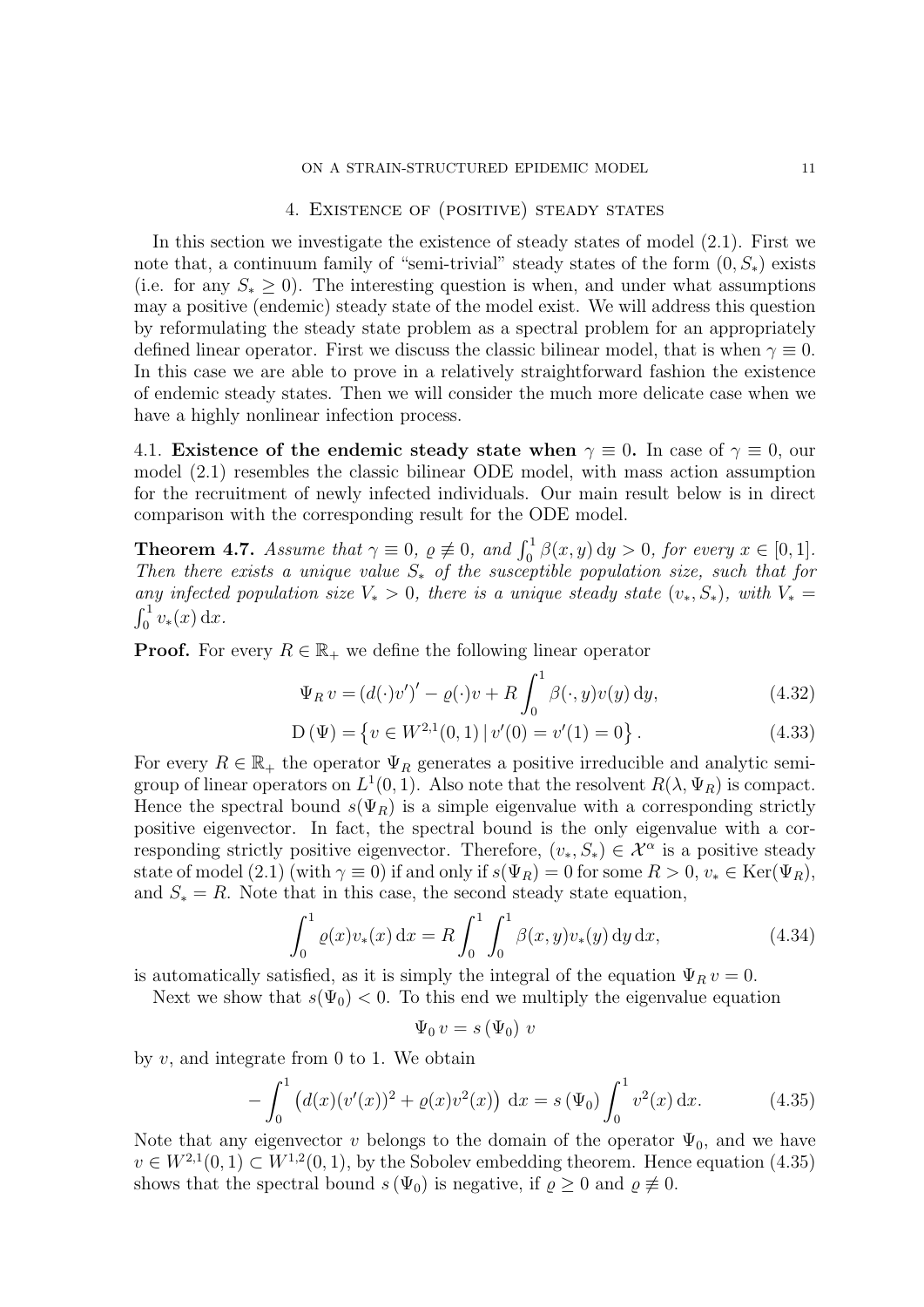#### 12 A. CALSINA AND JÓZSEF Z. FARKAS

To show that the function  $f : R \to s(\Psi_R)$  is strictly monotone increasing, we use Proposition A.2 from [1], which we stated after the proof of this theorem for the reader's convenience. In particular, in our setting we apply Proposition 4.8 below with  $\mathcal{A}_1 = \Psi_{R_1}$  and  $\mathcal{A}_2 = \Psi_{R_2}$ , where  $R_1 < R_2$ , and  $R_1, R_2 \in \mathbb{R}_+$ .

Next we show that the spectral bound  $s(\Psi_R)$  changes sign indeed as R increases. To this end we note that if  $\mathcal A$  is a generator of a strongly continuous positive semigroup on  $L^1$ , then we have

$$
s(\mathcal{A}) \ge \sup_{\mu} \{ \mu \in \mathbb{R} \, | \, \mathcal{A}f \ge \mu f, \text{ for some } 0 < f \in D(\mathcal{A}) \}. \tag{4.36}
$$

Note that this result is stated in Corollary 1.14 B-II in [2], for generators of semigroups on  $C(K)$ , where K is a compact topological space. It is easily seen (directly from the proof of Corollary 1.14 B-II in [2]) that (4.36) holds for generators of semigroups on L<sup>1</sup>, too. For any (fixed)  $R \in \mathbb{R}_+$  we let  $\mathcal{A} = \Psi_R$ . Hence applying (4.36) it is enough to show that there exists an  $0 < f \in D(\Psi_R)$  such that

$$
\left(d(\cdot)f'\right)' - \left(\varrho(\cdot) + \varepsilon\right)f + R \int_0^1 \beta(\cdot, y)f(y) \, \mathrm{d}y \ge 0 \tag{4.37}
$$

holds for some  $\varepsilon > 0$ , and for a large enough  $R \in \mathbb{R}_+$ . Note that for a positive constant function  $f$  inequality  $(4.37)$  holds, if

$$
R\int_0^1 \beta(\cdot, y) \, \mathrm{d}y \ge r + \varepsilon,\tag{4.38}
$$

since  $\rho \le r$  (see (2.2)). Since  $\beta$  is a continuous function, (4.38) holds if

$$
R \ge \frac{r+\varepsilon}{\min_{x \in [0,1]} \int_0^1 \beta(x,y) \, dy}.
$$

Hence there exists a unique positive  $R_*(=S_*)$ , such that  $s(\Psi_{R_*})=0$ , with a family of corresponding strictly positive eigenvectors:  $\kappa v_*, \kappa \in \mathbb{R}_+$ . That is, we have shown that there exists a family of endemic steady states of the form  $(\kappa v_*, S_*, \kappa \in \mathbb{R}_+$ .

**Proposition 4.8.** (Proposition A.2, [1]) Let  $A_1, A_2$  be resolvent positive operators, with dense domain such that

$$
0 \ll R(\lambda, \mathcal{A}_1) \le R(\lambda, \mathcal{A}_2), \quad \text{for} \quad \lambda > \max\{s(\mathcal{A}_1), s(\mathcal{A}_2)\}.
$$

If  $A_1 \neq A_2$  and  $s(A_1), s(A_2)$  are poles of the resolvent of  $A_1, A_2$ , respectively, then  $s(\mathcal{A}_1) < s(\mathcal{A}_2).$ 

Remark 4.9 Note that our result is in direct comparison with the corresponding result for the ODE model (2.4), when  $\gamma = 0$ . In particular, it is easily seen that the corresponding ODE model admits endemic steady states of the form  $\left(I_*, \frac{\rho}{\beta}\right)$  $\frac{\varrho}{\beta}$ , for any  $I_* > 0.$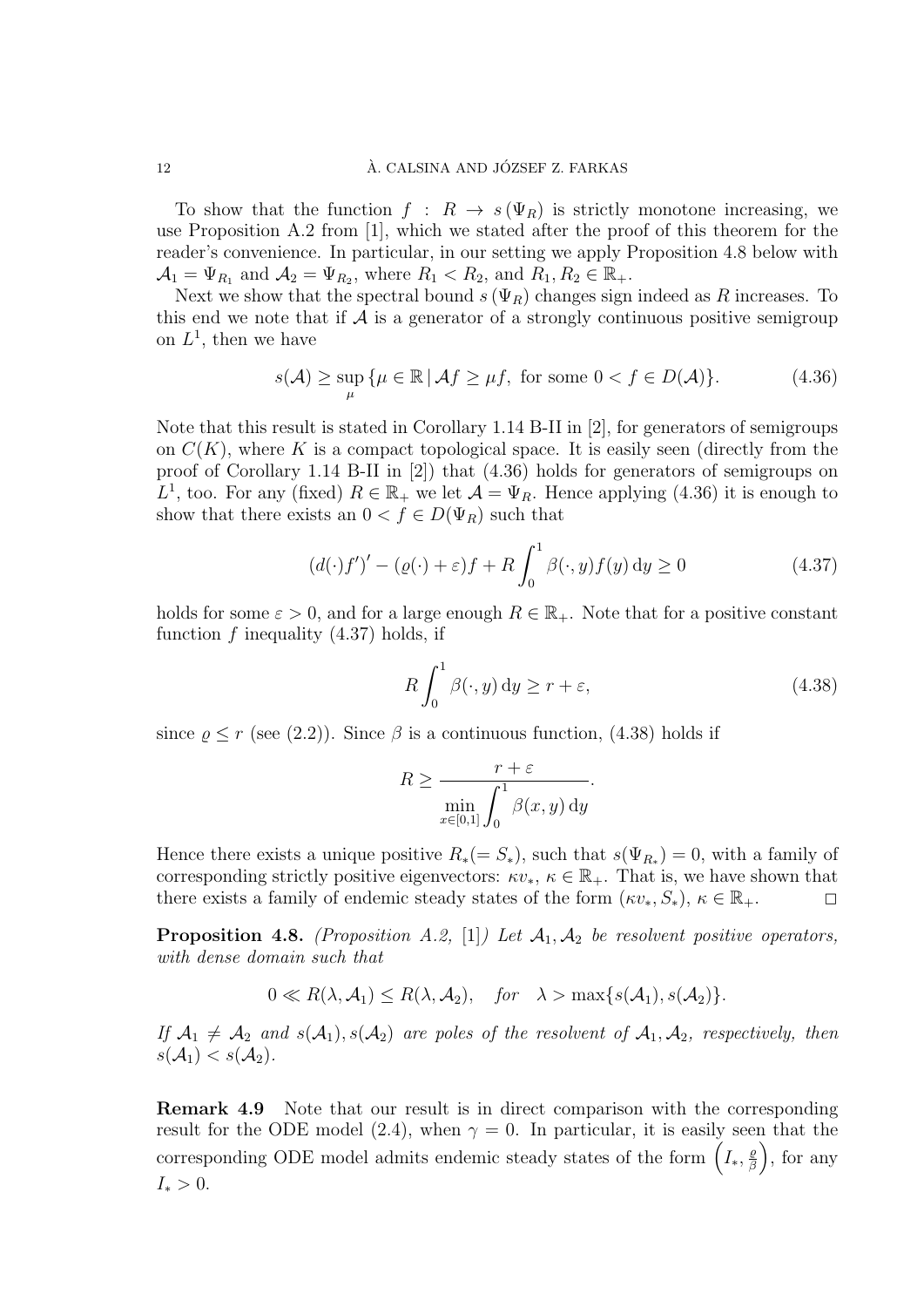4.2. Existence of the endemic steady state for  $\gamma \equiv 1$ . Next we discuss the existence of a positive steady state for the more difficult and interesting case, when  $\gamma \equiv 1$ , that is when we have a highly nonlinear infection process. We note that the general framework we developed very recently in [5], to treat the steady state problem for a large class of equations, does not apply to our model (2.1), because it incorporates an infinite dimensional nonlinearity. But our nonlinearity is monotone, hence the approach we employ here is somewhat similar (but with a lot of additional technical difficulties, as we will see later) to the one we developed in [4].

We emphasize that, as we will see later, the main difficulties to prove the existence of the endemic steady state in case of a highly nonlinear infection process are the following. First, we need to recast the steady state problem as a spectral problem for well-defined linear operators. This is non-trivial, since as we have seen earlier, the nonlinearity cannot be defined on the natural state space  $L^1$ . Therefore we need to use a slightly unusual parameter space. At the same time, we need to uniformly control the spectral bound of the family of operators over the parameter set. Secondly, to apply Schauder's fixed point theorem on a particular (convex) subset of the parameter space, we need to prove that this subset of the parameter space will be mapped into a set which is contained in a compact set. This is far from trivial, even impossible for some  $\gamma$ , because of the local nonlinearity. To overcome all of the difficulties at the same time is very challenging. To illustrate the boundaries of the approach we employ, in our main result below we provide proofs of partial results for the most general choice of  $\gamma$ .

**Theorem 4.10.** Assume that  $\gamma \equiv 1$  holds,  $\rho \not\equiv 0$ , and that  $\beta$  is strictly positive. Then, for every  $S_* > 0$ , the structured model (2.1) admits a (strictly) positive (endemic) steady state of the form  $(v_*, S_*)$ .

Proof. We introduce a somewhat unusual parameter set, namely we consider the set

$$
C = \{0 \le u \in W^{1,1}(0,1) \mid 0 < ||u||_{W^{1,1}(0,1)} \le 1\}.\tag{4.39}
$$

For every  $(u, R) \in C \times \mathbb{R}_+$  we define the following linear operators:

$$
\Psi^1 v = (d(\cdot)v')' - \varrho(\cdot)v, \quad D(\Psi^1) = \{v \in W^{2,1}(0,1) \mid v'(0) = v'(1) = 0\}, \quad (4.40)
$$

$$
\Psi_{(u,R)}^2 v = R \int_0^1 \beta(\cdot, y) v(y) u(y)^{\gamma(y)} dy,
$$
\n(4.41)

$$
\Psi_{(u,R)} = \Psi^1 + \Psi^2_{(u,R)}, \quad D(\Psi_{(u,R)}) = D(\Psi^1).
$$
\n(4.42)

Similarly as in Theorem 4.7, it is shown that the operators  $\Psi_{(u,R)}$  generate positive, irreducible and analytic semigroups. Therefore  $(v_*, S_*) \in \mathcal{X}^{\alpha}$  is a positive steady state of model (2.1) if and only if  $s(\Psi_{(v_*,S_*)})=0, v_* \in \text{Ker}(\Psi_{(v_*,S_*)})$ . Note that in this case, the second steady state equation, which reads

$$
\int_0^1 \varrho(x) v_*(x) \, \mathrm{d}x = S_* \int_0^1 \int_0^1 \beta(x, y) (v_*(y))^{1 + \gamma(y)} \, \mathrm{d}y \, \mathrm{d}x,\tag{4.43}
$$

will be automatically satisfied.

Therefore, the proof of the theorem consist of two parts. First, we need to show that the kernel of  $\Psi_{(u,R)}$  contains strictly positive vectors. Secondly, we need to show the existence of a fixed point of a nonlinear map defined on the set C.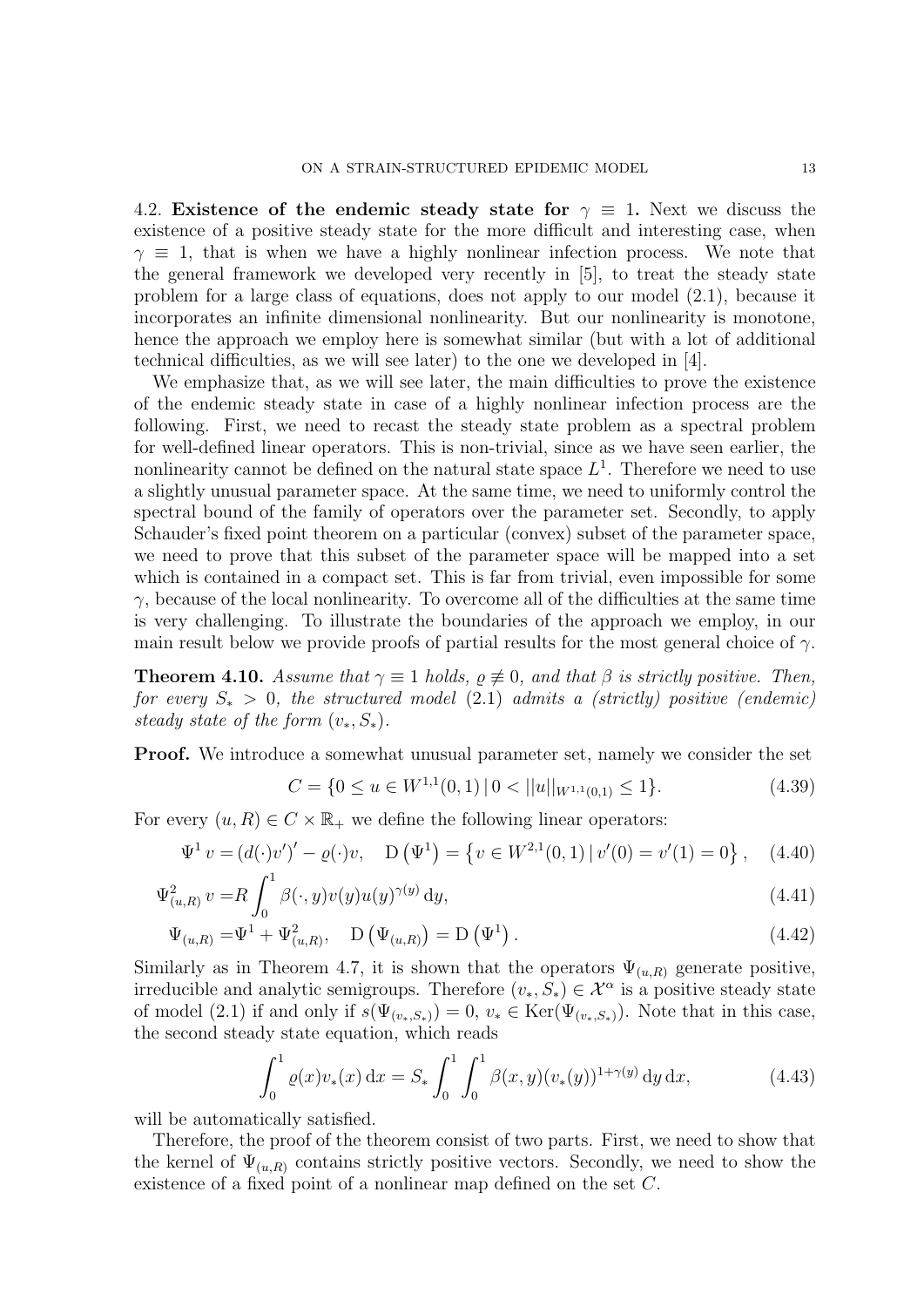The operator  $\Psi^1$  generates a positive irreducible and analytic semigroup of linear operators on  $L^1(0,1)$ . Since for every  $R \in \mathbb{R}_+$  and  $u \in C$  the operator  $\Psi^2_{(u,R)}$  is positive and bounded on  $L^1(0,1)$ , we have that  $\Psi_{(u,R)}$  generates a positive analytic semigroup on  $L^1(0,1)$ . The semigroup is also immediately compact due to the boundedness of the interval (0, 1), and the Sobolev embedding theorem.

Since the semigroup  $S_1$  generated by  $\Psi^1$  is positive and  $\Psi^2_{(u,R)}$  is positive, we have that  $0 \leq S_1 \leq S$ , where S is the semigroup generated by  $\Psi_{(u,R)}$ . Since any ideal I of  $L^1(0,1)$ , which is invariant for S is also invariant for  $S_1$ , the irreducibility of  $S_1$  implies the irreducibility of S. Therefore we have that the spectral bound  $s(\Psi_{(u,R)})$  is a simple eigenvalue.

For every  $R \in \mathbb{R}_+$  the function  $f_R : u \to s(\Psi_{(u,R)})$  is a continuous function from  $W^{1,1}_+$  to  $\mathbb R$ , see [16, IV-3.5]. Note that we have already shown in the proof of Theorem 4.7 that for every  $R \in \mathbb{R}_+$  we have  $s(\Psi^1) = s(\Psi_{(0,R)}) < 0$ . This, together with the continuous dependence of the spectral bound on the parameter  $u$ , implies that there exists an  $r_* > 0$  such that for  $||u||_{W^{1,1}} \leq r_*$  we still have  $s(\Psi_{(u,R)}) < 0$ . This  $r_*$  of course depends on R, in general.

For any  $0 \neq \gamma \geq 0$  and  $R \in \mathbb{R}_+$  the spectral bound  $s(\Psi_{(u,R)})$  is strictly monotone along positive rays of the parameter space, i.e. for every  $R \in \mathbb{R}_+$  the function  $g_R : \theta \in$  $\mathbb{R}_+ \to s(\Psi_{(\theta u,R)})$  is strictly monotone increasing, for any  $u \in C$ . This is established, similarly as in the proof of Theorem 4.7, using Proposition 4.8. In particular we can apply Proposition 4.8 with  $\mathcal{A}_1 = \Psi_{(\theta_1 u, R)}$  and  $\mathcal{A}_2 = \Psi_{(\theta_2 u, R)}$ , where  $\theta_1 < \theta_2$ .

Next we show that, for every  $R \in \mathbb{R}_+$ , the spectral bound  $s(\Psi_{(u,R)})$  changes sign along positive rays intersecting C, whenever  $0 \leq \gamma$ , and  $\gamma$  only vanishes on a set of measure zero. To this end, fix  $u \in C$ . Then, arguing exactly as in the proof of Theorem 4.7, it is enough to show that, for  $\theta$  sufficiently large,

$$
R\int_0^1 \beta(\cdot, y)\theta^{\gamma(y)} u(y)^{\gamma(y)} dy \ge r + \varepsilon.
$$
 (4.44)

Let  $U \subset [0, 1]$  be the essential support of the function u. Then, the (Lebesgue) measure  $m(U)$  of U is positive. On the other hand, there exists a  $\delta > 0$  such that the set  $V \subseteq [0,1]$  on which  $\gamma(y) \ge \delta$  has measure larger than  $1 - m(U)$ . Then the closed set  $W = U \cap V$  has positive measure, and for  $\theta > 1$  we have

$$
R \int_0^1 \beta(\cdot, y) \theta^{\gamma(y)} u^{\gamma(y)}(y) dy \ge R \theta^{\delta} \int_W \beta(\cdot, y) u^{\gamma(y)}(y) dy
$$
  
 
$$
\ge R \theta^{\delta} \min_{x \in [0,1]} \int_W \beta(x, y) u^{\gamma(y)}(y) dy \to \infty,
$$
 (4.45)

as  $\theta \to \infty$ , since

$$
\min_{x \in [0,1]} \int_{W} \beta(x,y) u^{\gamma(y)}(y) \, dy > 0. \tag{4.46}
$$

So we have shown that for every  $R \in \mathbb{R}_+$  the spectral bound function changes sign along rays intersecting C. We now introduce the level set where the spectral bound vanishes. That is, for any  $R \in \mathbb{R}_+$  we define the set

$$
S_R = \{0 < u \in W_+^{1,1}(0,1) \, | \, s(\Psi_{(u,R)}) = 0\}. \tag{4.47}
$$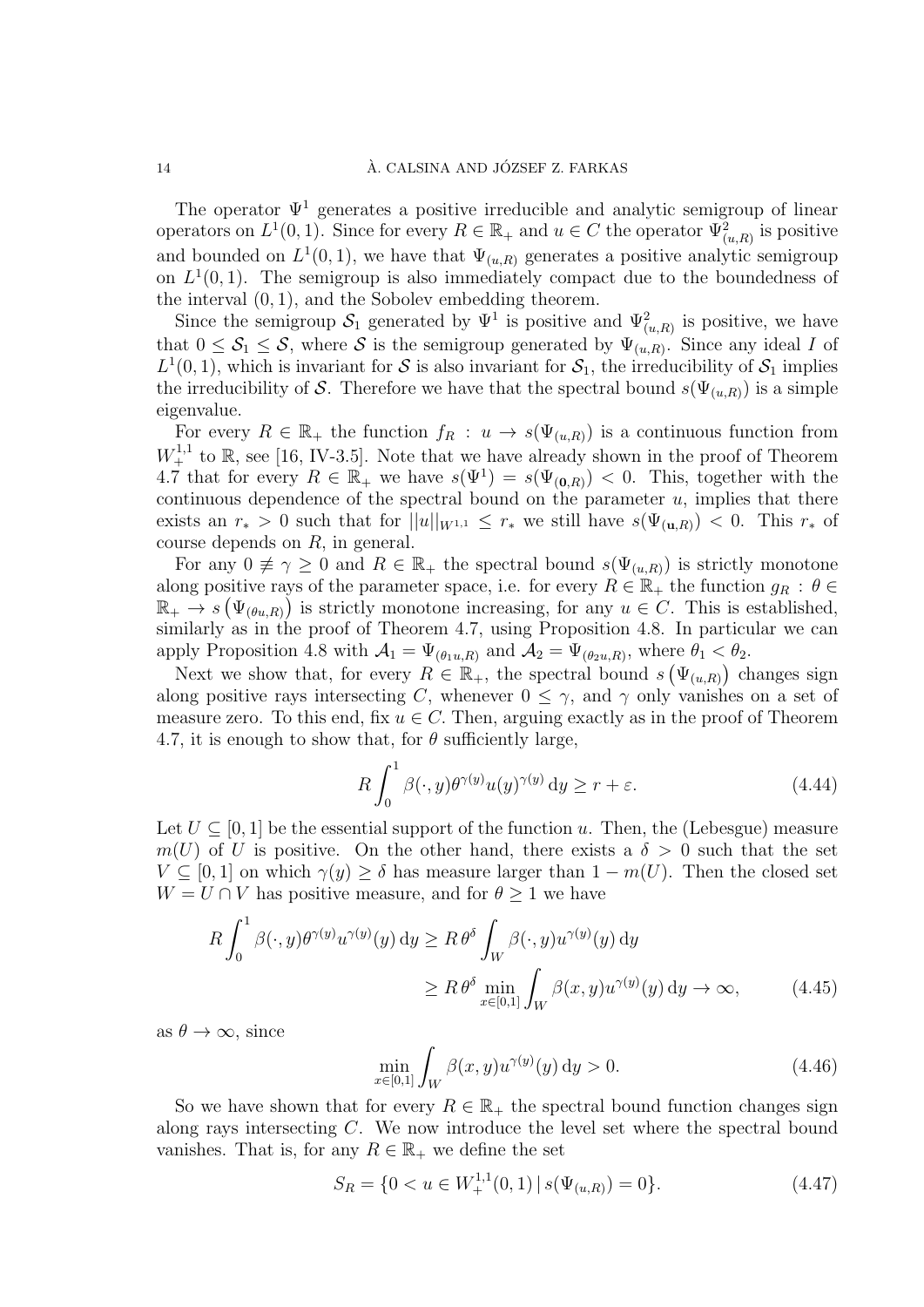Note that, although the argument above proves that for any  $R \in \mathbb{R}_+$  the spectral bound changes sign along every ray intersecting  $C$ , it does not suffice as we will need to control the norm of the level set  $S_R$ , too. To obtain the boundedness of the level set  $S_R$  even in  $L^1$ , we need a further condition on  $\gamma$ . In particular for  $\gamma \geq 1$  we can control the growth behaviour of the spectral bound function uniformly, and therefore we obtain an a-priori bound of the level set  $S_R$ , as follows. Let us consider the following set

$$
C' = \left\{ u \in W_+^{1,1}(0,1) \, | \, ||u||_1 = 1 \right\}.
$$

We are going to prove that, for any fixed  $R$ , every element of  $S_R$  can be obtained by multiplying an element of  $C'$  with a constant which is uniformly bounded. To this end, we prove that for u from C' the spectral bound of  $\Psi_{(u,R)}$  is bounded below uniformly in u.

Let  $u \in C'$  and let us denote by  $\Omega$  the subset of [0, 1] on which  $u < 1$ . Assuming  $1 \leq \gamma(y) \leq \Gamma$  and  $\theta \geq 1$ , we obtain the following estimate.

$$
\int_0^1 \beta(\cdot, y) \theta^{\gamma(y)} u^{\gamma(y)} dy \ge \min_{x, y \in [0,1]} \{ \beta(x, y) \} \theta \left( \int_{\Omega} u(y)^{\gamma(y)} dy + \int_{[0,1] \setminus \Omega} u(y)^{\gamma(y)} dy \right)
$$
  
\n
$$
\ge \min_{x, y \in [0,1]} \{ \beta(x, y) \} \theta \left( \int_{\Omega} u(y)^{\Gamma} dy + \int_{[0,1] \setminus \Omega} u(y) dy \right)
$$
  
\n
$$
\ge \min_{x, y \in [0,1]} \{ \beta(x, y) \} \theta \left( \left( \int_{\Omega} u(y) dy \right)^{\Gamma} + \int_{[0,1] \setminus \Omega} u(y) dy \right)
$$
  
\n
$$
= \min_{x, y \in [0,1]} \{ \beta(x, y) \} \theta \left( \int_{[0,1] \setminus \Omega} u(y) dy + \left( 1 - \int_{[0,1] \setminus \Omega} u(y) dy \right)^{\Gamma} \right).
$$
\n(4.48)

The last inequality holds, since by Hölder's inequality

$$
\int_{\Omega} u(y) dy \le m(\Omega) \left( \int_{\Omega} u(y)^{\Gamma} dy \right)^{\frac{1}{\Gamma}},
$$

which implies that

$$
\int_{\Omega} u(y)^{\Gamma} dy \ge \left( \int_{\Omega} u(y) dy \right)^{\Gamma}.
$$

If  $\Gamma = 1$  then the last line in (4.48) simply reads  $\min_{x,y\in[0,1]} \{\beta(x,y)\}\theta$ . For  $\Gamma > 1$ , note that the function

$$
f_{\Gamma}(x) = x + (1 - x)^{\Gamma}, \quad x \in [0, 1],
$$

has a unique minimum value of

$$
\Delta := 1 - \Gamma^{\frac{1}{1-\Gamma}} + \Gamma^{\frac{\Gamma}{1-\Gamma}} > 0,
$$

on the interval [0, 1], attained at the point  $1 - \Gamma^{\frac{1}{1-\Gamma}}$ . Hence there exists a  $\Delta > 0$ , such that

$$
\int_0^1 \beta(\cdot, y)\theta^{\gamma(y)} u(y)^{\gamma(y)} dy \ge \min_{x, y \in [0,1]} \{\beta(x, y)\} \theta \Delta,
$$
\n(4.49)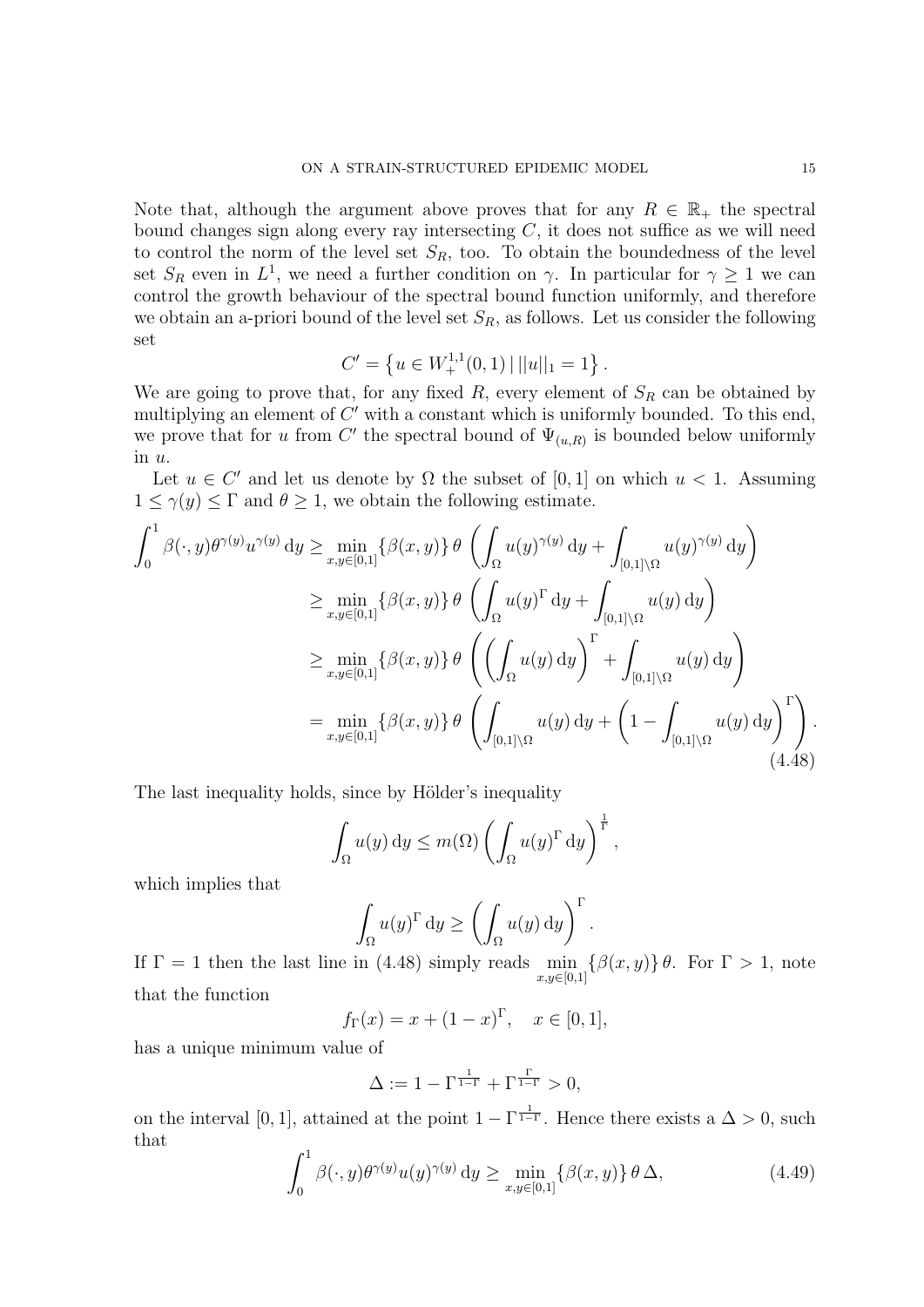uniformly for  $u \in C'$ . In particular, for any  $R \in \mathbb{R}_+$  and  $u \in C'$ , we have that (4.44) holds, if

$$
\theta \ge \frac{r+\varepsilon}{R\,\Delta \min\limits_{x,y\in[0,1]}\{\beta(x,y)\}}.\tag{4.50}
$$

This means that for every  $R \in \mathbb{R}_+$  there exists a constant  $\theta_* \in \mathbb{R}_+$ , such that  $s(\Psi_{(\theta_*u,R)}) > 0$ , for every  $u \in C'$ . That is, for every  $s \in S_R$  we have that  $||s||_1 \leq \theta_*$ , that is, the level set  $S_R$  is bounded in  $L^1$ .

Note that the set  $C$  is convex. Our goal is to apply Schauder's fixed point theorem, for every  $R \in \mathbb{R}_+$ , to an appropriately defined map  $\Phi_R$ , on the set C. In particular, we define a family of nonlinear maps  $\Phi_R : C \to C$ , where  $R \in \mathbb{R}_+$  such that the maps  $\Phi_R$  are continuous and compact. Each  $c \in C$  determines a unique positive ray  $K_c := \{ \theta c \mid \theta \in \mathbb{R}_+ \}.$  On any C-intersecting ray  $K_c$ , there is a unique element  $u_* \in S_R$ , that is for which  $s(\Psi_{(u_*,R)}) = 0$ , with a corresponding strictly positive unique normalised (in  $W^{1,1}(0,1)!$ ) eigenvector  $v_{u_*} \in C$ . That is, we have

$$
\Psi_{(u_*,R)}v_{(u_*)} = \left(dv'_{(u_*)}\right)' - \varrho(\cdot)v_{(u_*)} + R \int_0^1 \beta(\cdot,y)v_{(u_*)}(y)u_*(y)^{\gamma(y)} dy = 0. \tag{4.51}
$$

Hence for every  $R \in \mathbb{R}_+$  we define

$$
\Phi_R: \underbrace{c}_{\in C} \to \underbrace{u_*}{\in K_c \cap S_R} \to \underbrace{v_{u_*}}_{W^{2,1}(0,1)\cap C}, \tag{4.52}
$$

that is,  $\Phi_R(c) = v_{u_*}$ . The maps  $\Phi_R$  are continuous, because the projection along rays is continuous on C, and the function  $u_* \to v_{u_*}$  is also continuous. This is contained in [16].

For compactness, note that  $W^{2,1}(0,1)$  is compactly embedded in  $W^{1,1}(0,1)$ . It is left to prove that the set of eigenvectors  $\Phi_R(C)$  is bounded in  $W^{2,1}(0,1)$ . Let  $v = v_{u_*}$ be the strictly positive normalised eigenvector of  $\Psi_{(u_*,R)}$  corresponding to its spectral bound. For any  $u_* \in S_R$ , and assuming  $\gamma \leq 1$ , we have

$$
||v||_{W^{2,1}} = ||v||_1 + ||v'||_1 + ||v''||_1 \le 1 + \frac{1}{d_0} ||\Psi^1 v - d'v' + \varrho v||_1
$$
  
\n
$$
\le \frac{1}{d_0} ||\Psi^1 v||_1 + \max\left(\frac{d_1}{d_0}, \frac{r}{d_0}\right) ||v||_{W^{1,1}} + 1
$$
  
\n
$$
= \frac{1}{d_0} ||\Psi^2_{(u_*,R)} v||_1 + D
$$
  
\n
$$
\le R b ||v||_{\infty} \int_0^1 u_*^{\gamma(y)}(y) dy + D \le R \hat{b} \left(1 + \int_0^1 u_*(y) dy\right) + D
$$
  
\n
$$
\le R \hat{b}(1 + \theta_*) + D,
$$
\n(4.53)

for some constants  $\hat{b}, D$ . Therefore,  $\overline{\Phi_R(C)}$  is a compact set contained in the unit sphere of  $W^{1,1}(0,1)$ , and in the positive cone, and so in C. Hence Schauder's fixed point theorem implies the existence of a fixed point of  $\Phi_R$ , which we denote by  $v_*^R$ . This means that from equation (4.51) we have

$$
0 = \left(d\left(v_{*}^{R}\right)'\right)' - \varrho(\cdot)v_{*}^{R} + R \int_{0}^{1} \beta(\cdot,y)v_{*}^{R}(y)\left(\kappa v_{*}^{R}(y)\right)^{\gamma(y)} dy, \tag{4.54}
$$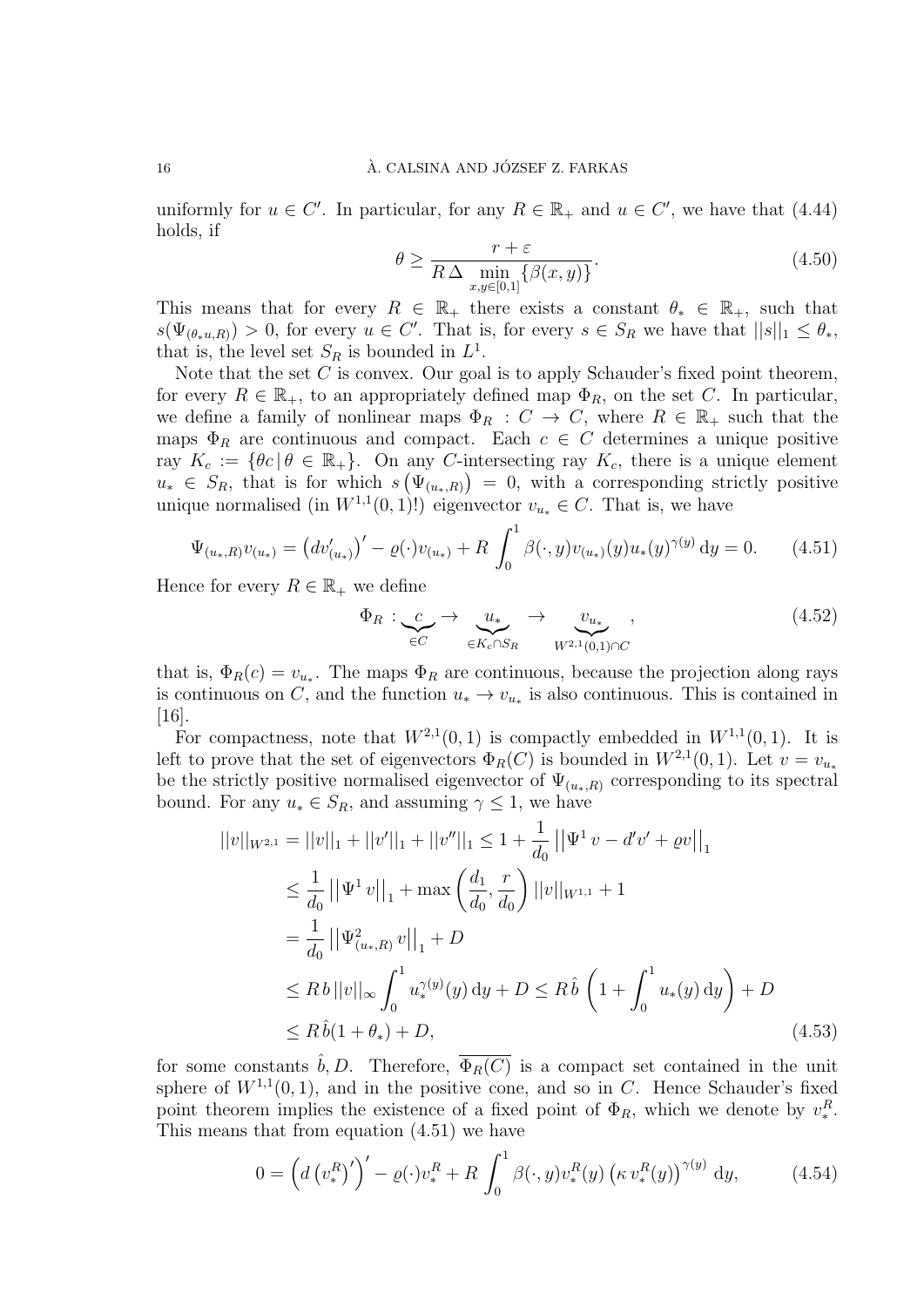for some  $\kappa > 0$ . Hence the positive steady state of  $(2.1)$  is

$$
(\kappa v_*^R, R) =: (v_*, S_*).
$$

Note that since the eigenvector  $v_*^R$  is normalised in  $W^{1,1}$ , we have that the total population size  $\kappa \int_0^1 v^R_*(x) dx + R$  of the steady state  $(v_*, S_*)$  is bounded above by  $\kappa + R$ .  $\Box$ 

**Remark 4.11** We note that since  $\kappa v_*^R \in S_R$ , we have in fact that the total population size of the infected individuals, which equals  $||\kappa v_*^R||_1$ , is bounded by  $\theta_*$ . At the same time we note that  $\theta_*$  depends on the growth rate at which the spectral bound function  $g_R : \theta \to s(\Psi_{(\theta u,R)})$  increases along positive rays in the parameter space. In particular, we can see from the proof of Theorem 4.10, and from inequality (4.50), that  $\theta_*$ , the upper bound for the  $L^1$  norm of the level set  $S_R$ , only has to satisfy

$$
\frac{\max\limits_{x\in[0,1]}\varrho(x)}{R\,\Delta\min\limits_{x,y\in[0,1]}\beta(x,y)}\leq\theta_{*}.
$$

This implies that there exists a continuous monotone decreasing function  $\tau$  of R, such that

$$
\lim_{R \to \infty} \tau(R) = 0, \text{ and } ||S_R||_1 \le \tau(R).
$$

Hence the total population size of the endemic steady state is bounded above by  $\tau(R)$ + R.

Remark 4.12 We note that the result above is comparable to the corresponding result for the unstructured model (2.4). The unstructured model admits the steady state  $(0, S_*)$  for any  $S_* \geq 0$ , and any positive steady state  $(V_*, S_*)$  with total population size  $P_* = V_* + S_*$  satisfies the equation

$$
\frac{\varrho}{\beta} = S_* V_*^{\gamma}.
$$

It is shown (from  $P = V + V^{-\gamma} \frac{\rho}{\beta}$  $\frac{g}{\beta}$ ) that the critical population size at which positive equilibria emerge is

$$
\bar{P} = \left(\gamma \frac{\varrho}{\beta}\right)^{\frac{1}{1+\gamma}} + \frac{\varrho}{\beta} \left(\gamma \frac{\varrho}{\beta}\right)^{-\frac{\gamma}{1+\gamma}} = \left(\gamma \frac{\varrho}{\beta}\right)^{\frac{1}{1+\gamma}} \left(1 + \gamma^{-1}\right).
$$

In particular for population sizes  $P_*$  greater than  $\overline{P}$  there are two positive equilibria. This seems to be different than for the structured model (2.1), for which we showed in the previous theorem that there is (at least) one positive equilibrium. Notice however that we proved the existence of a positive equilibrium for any fixed value  $R$ , which is the population size of the susceptible individuals. Indeed, it is the case already in the unstructured model that for any given susceptible population size  $S$  there is a unique positive steady state  $(S, \left(\frac{\varrho}{\beta S}\right)^{\frac{1}{\gamma}})$ .

Remark 4.13 As we can see from the proof of Theorem 4.10 we could only obtain an a-priori uniform  $L^1$  bound for the level set  $S_R$ , when  $\gamma \geq 1$ , and we cannot obtain an a-priori  $W^{1,1}$  bound for the level set  $S_R$  for any values of  $\gamma$ . At the same time, to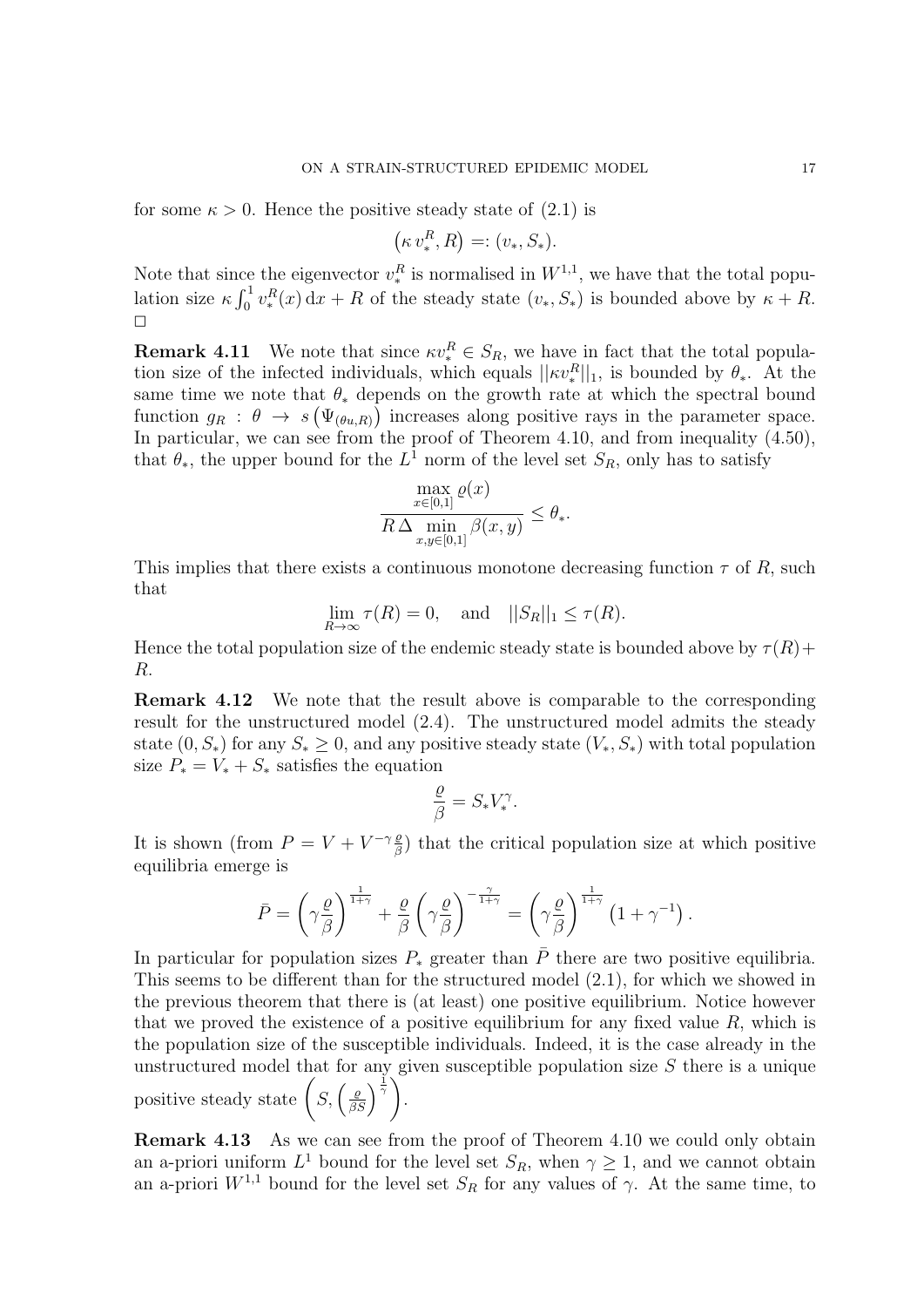### 18 A. CALSINA AND JÓZSEF Z. FARKAS

use the  $L^1$  bound of the level set  $S_R$  to prove that the image  $\Phi_R(C)$  is contained in a compact subset of C was only possible for  $\gamma \leq 1$ .

## 5. Concluding remarks

In this paper we considered an SIS-type partial differential equation model for the spread of an infectious disease. Our goal was to introduce a model, which takes into account a super-spreading phenomenon, that is when individuals exhibit (typically higher than normal) levels of infectiousness. Modelling this interesting phenomena resulted in a highly nonlinear recruitment term (infection incidence). In the context of ordinary differential equations, this (superspreading) phenomenon was already investigated in the seminal paper [7], and more recently for example in [19]. In a structured partial differential equation model the local nonlinearity leads to substantial difficulties. In particular we expect that blow-up phenomena may occur, even though the total population size is preserved. To prove (or disprove) this claim is left for future work.

Since the model we developed incorporated a nonlinearity, which could not be defined on the biologically natural state space, we used the framework of fractional power spaces as developed in [14], to prove global existence of solutions up to a critical value of the exponent. This method utilizes the (advantageous) fact that the linear part of the problem is governed by an analytic semigroup. An added advantage of the semilinear formulation developed in [14] is that the Principle of Linearised Stability can be immediately established.

We also studied the existence of the endemic steady state. Since the steady state equation is a second order integro-differential equation we used an implicit approach to prove the existence of the endemic steady state. The main idea is to reformulate the steady state problem as a family of abstract eigenvalue problems and to cast a fixed point problem. A similar approach was used recently in [4], see also [5] for a general theory for models with two-dimensional nonlinearities. In contrast to the model we treated in [4], the local, but infinite dimensional nonlinearity in model (2.1) proved to be (not surprisingly) extremely challenging. In particular we had to choose an unnatural parameter space to work with, that is  $W^{1,1}$ , in which the unit sphere is not convex. Furthermore, any bounded subset of the parameter space contains elements with arbitrarily small  $L^1$  norm, which means that the growth rate of the spectral bound of the operator  $\Psi$ , and in turn the  $W^{1,1}$  norm of its level set  $S_R$ , could not be controlled, except in some particular cases. This then resulted in a serious restriction when proving the compactness of the fixed point map. In particular, all of this meant that we could only establish the existence of the endemic steady state for the bilinear model and for the case of a quadratic nonlinearity. This is somewhat unsatisfactory as one may naturally expect that strictly positive steady states may exist for functions  $\gamma$  taking values between 0 and 1, too. Partly for this reason we gave proofs of the partial results in Theorem 4.10 to illustrate the boundaries of the method for model (2.1). All of these challenges underline the difficulty of capturing the super-spreading phenomenon in an infinite dimensional dynamical system.

We note that the next natural step would be to consider the stability of the steady states of model (2.1). As we noted before, the semilinear formulation readily allows to establish the Principle of Linearised Stability. The stability results, which can be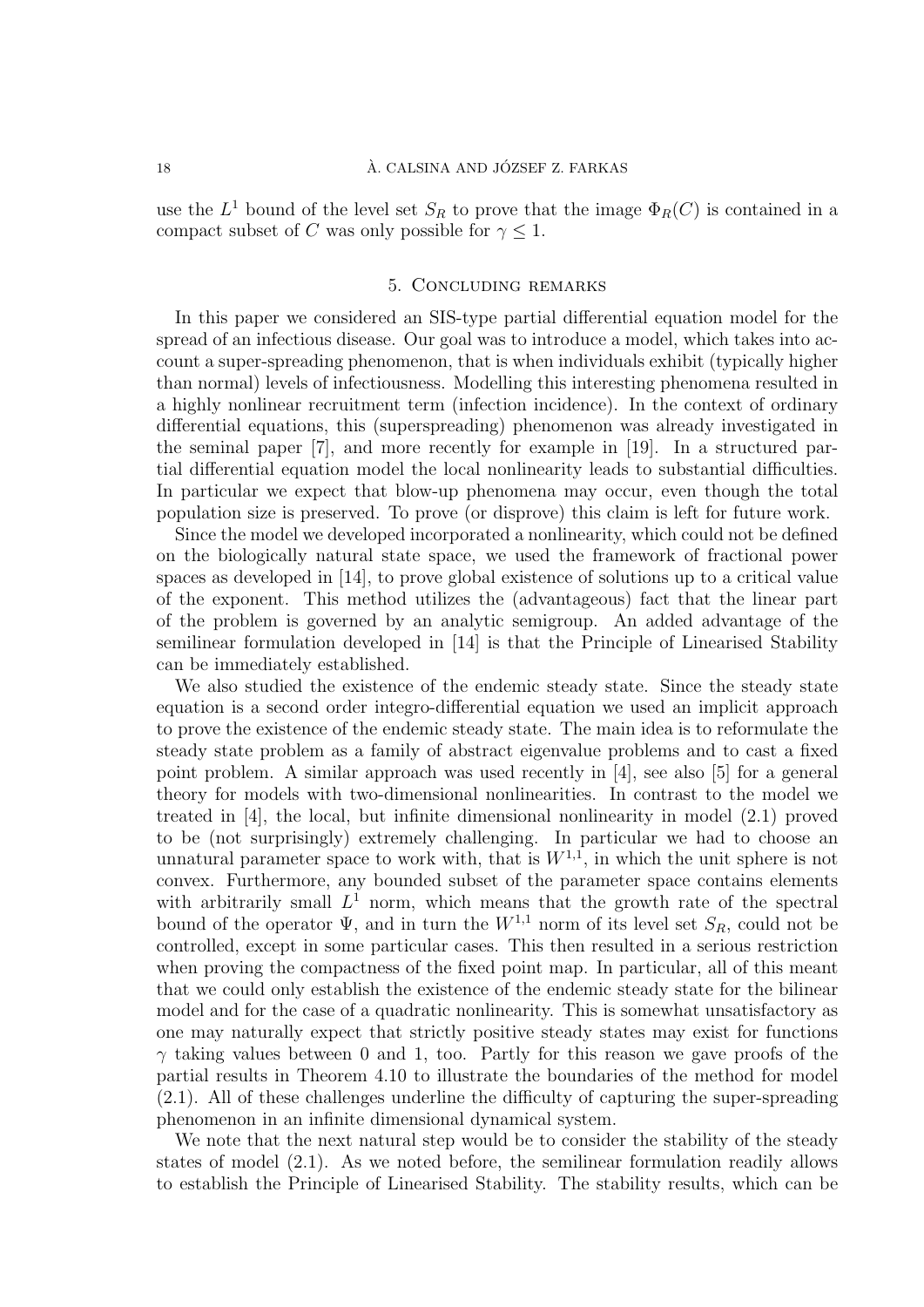directly applied to our model, are formulated in Theorems 5.1.1 and 5.1.3 and in Corollary 5.1.6 in [14].

In particular, for any  $0 \leq \gamma$ , the linearisation of equation (2.1) around the steady state  $(v_*, S_*)$  reads

$$
w_t(x,t) = (d(x)w_x(x))_x - \varrho(x)w + \int_0^1 \beta(x,y)v_*(y)^{\gamma(y)} \left[ R(t)v_*(y) + S_*w(y)(1+\gamma(y)) \right] dy,
$$
  

$$
R'(t) = \int_0^1 \varrho(x)w(x) dx - \int_0^1 \int_0^1 \beta(x,y)v_*(y)^{\gamma(y)} \left[ R(t)v_*(y) + S_*w(y)(1+\gamma(y)) \right] dy dx,
$$
(5.55)

with the appropriate boundary conditions. The linearised system  $(5.55)$  is governed by a compact analytic semigroup (since  $v_* \in W^{2,1}(0,1)$ ), hence stability is governed by the eigenvalues of the generator of the linearised semigroup. The linearised equations (5.55) lead to the following eigenvalue problem

$$
\lambda w = (d(\cdot)w')' - \varrho(\cdot)w + \int_0^1 \beta(\cdot, y) \left[ R v_*(y)^{1+\gamma(y)} + S_* v_*(y)^{\gamma(y)} (1+\gamma(y)) v(y) \right] dy,
$$
\n(5.56)

$$
\lambda R = \int_0^1 \varrho(x) w(x) dx - R \int_0^1 \int_0^1 \beta(x, y) v_*(y)^{1 + \gamma(y)} dy dx
$$
  
- S\_\* \int\_0^1 \int\_0^1 \beta(x, y) v\_\*(y)^{\gamma(y)} (1 + \gamma(y)) w(y) dy dx. (5.57)

It is outside the scope of the current paper to try to present a complete study of the eigenvalue problem above. However, the stability of the semi-trivial (disease free) steady state can be discussed relatively easily, and it may give an insight into the dynamic behaviour of the whole system.

For  $\gamma \equiv 0$  the eigenvalue problem (5.56)-(5.57) at the steady state  $(0, S_*)$  simply reads

$$
\lambda w = \Psi_{S_*} w, \quad \lambda R = -\int_0^1 (\Psi_{S_*} w)(x) \, dx,\tag{5.58}
$$

where  $\Psi$  is defined in (4.32). Integrating the first equation and adding it to the second one yields

$$
\lambda \left( R + \int_0^1 w(x) \, \mathrm{d}x \right) = 0,\tag{5.59}
$$

which shows that  $\lambda = 0$  or  $R = -\int_0^1 w(x) dx$ , which implies that the second equation in (5.58) is simply the integral of the first one. Note that the eigenvalue  $\lambda = 0$  (with eigenvector  $(0, 1)$  arises due to the fact that there is a continuum of equilibria, that is for any positive population size  $S_{*}$ . We have proven in Theorem 4.7 that in fact there exists a unique critical value  $S_*$  such that the spectral bound of  $\Psi$  changes sign, i.e. it becomes positive, that is the steady state  $(0, S_*)$  becomes unstable. This behaviour is in accordance with the corresponding result for the ordinary differential equation model (2.4).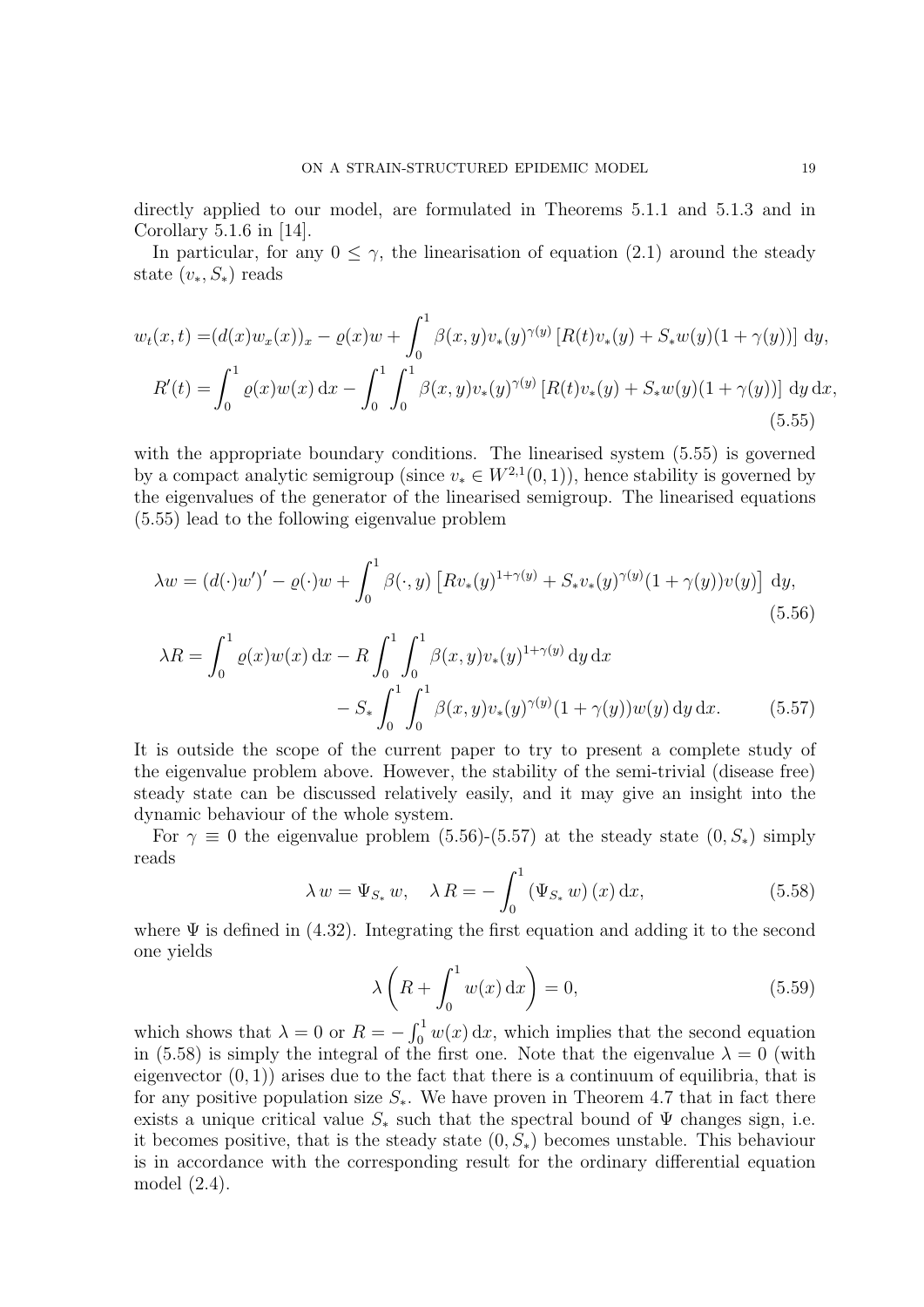It is also easily seen that for  $\gamma \neq 0$  and  $\rho \neq 0$ , the steady state  $(0, S_*)$  is locally asymptotically stable, within the level set  $||v||_1 + |S| = S_*$ . For  $\gamma \neq 0$  at the steady state  $(0, S_*)$ , the eigenvalue problem  $(5.56)$ - $(5.57)$  reduces to

$$
\lambda v = (d(\cdot)v')' - \varrho(\cdot)v, \quad v'(0) = v'(1) = 0, \quad \lambda S = \int_0^1 \varrho(x)v(x) \, dx. \tag{5.60}
$$

Multiplying the first equation in (5.60) by v and integrating from 0 to 1 we obtain

$$
\lambda \int_0^1 v^2(x) dx = - \int_0^1 \varrho(x) v^2(x) dx,
$$

which shows that any eigenvalue must be negative if  $\rho \neq 0$ ,  $v \neq 0$ . If  $v \equiv 0$ , the last equation in (5.60) implies that  $\lambda = 0$  is an eigenvalue with (normalised) eigenvector  $(0, 1)$ , which corresponds to the fact that  $(0, S_*)$ , for  $S_* \neq 0$ , is a continuum of disease free equilibria. This result again, is in accordance with the corresponding result for the unstructured ordinary differential equation model (2.4).

Finally we note that it will be an interesting question to address in future work, how to incorporate more compartments, such as one for the recovered class  $(R)$ , and also population dynamics (i.e. birth and death processes), in model (2.1), at least for the case  $\gamma \leq 1$ .

#### **ACKNOWLEDGMENTS**

A. Calsina was partially supported by the research projects 2009SGR-345 and DGI ` MTM2011-27739-C04-02, and by the Edinburgh Mathematical Society while visiting the University of Stirling. J. Z. Farkas was supported by a research grant from the The Carnegie Trust, and by the research project DGI MTM2011-27739-C04-02, while visiting the Universitat Autònoma de Barcelona.

#### **REFERENCES**

- [1] W. Arendt and C. J. K. Batty, Principal eigenvalues and perturbation, Oper. Theory Adv. Appl., 75 (1995), 39-55.
- [2] W. Arendt, A. Grabosch, G. Greiner, U. Groh, H. P. Lotz, U. Moustakas, R. Nagel, F. Neubrander and U. Schlotterbeck, One-Parameter Semigroups of Positive Operators, Springer-Verlag, Berlin, (1986).
- [3] C. Budd, B. Dold, and A. Stuart, Blowup in a partial differential equation with conserved first integral, SIAM J. Appl. Math., 53 (1993), 718-742.
- [4] A. Calsina and J. Z. Farkas, Steady states in a structured epidemic model with Wentzell boundary ` condition, J. Evol. Equ., 12 (2012), 495-512.
- [5] A. Calsina and J. Z. Farkas, Postive steady states of nonlinear evolution equations with finite ` dimensional nonlinearities, SIAM J. Math. Anal., 46 (2014), 1406-1426.
- [6] V. Capasso, Global solution for a diffusive nonlinear deterministic epidemic model, SIAM J. Appl. Math., 35 (1978), 274-284.
- [7] V. Capasso and G. Serio, A generalization of the Kermack-McKendrick deterministic epidemic model, Math. Biosci., 42 (1978), 43-61.
- [8] O. Diekmann and J. A. P. Hesterbeek, Mathematical epidemiology of infectious diseases, John Wiley & Sons, (2000).
- [9] A. Ducrot and P. Magal, Travelling wave solutions for an infection-age structured epidemic model with external supplies, *Nonlinearity* **24** (2011), 2891-2911.